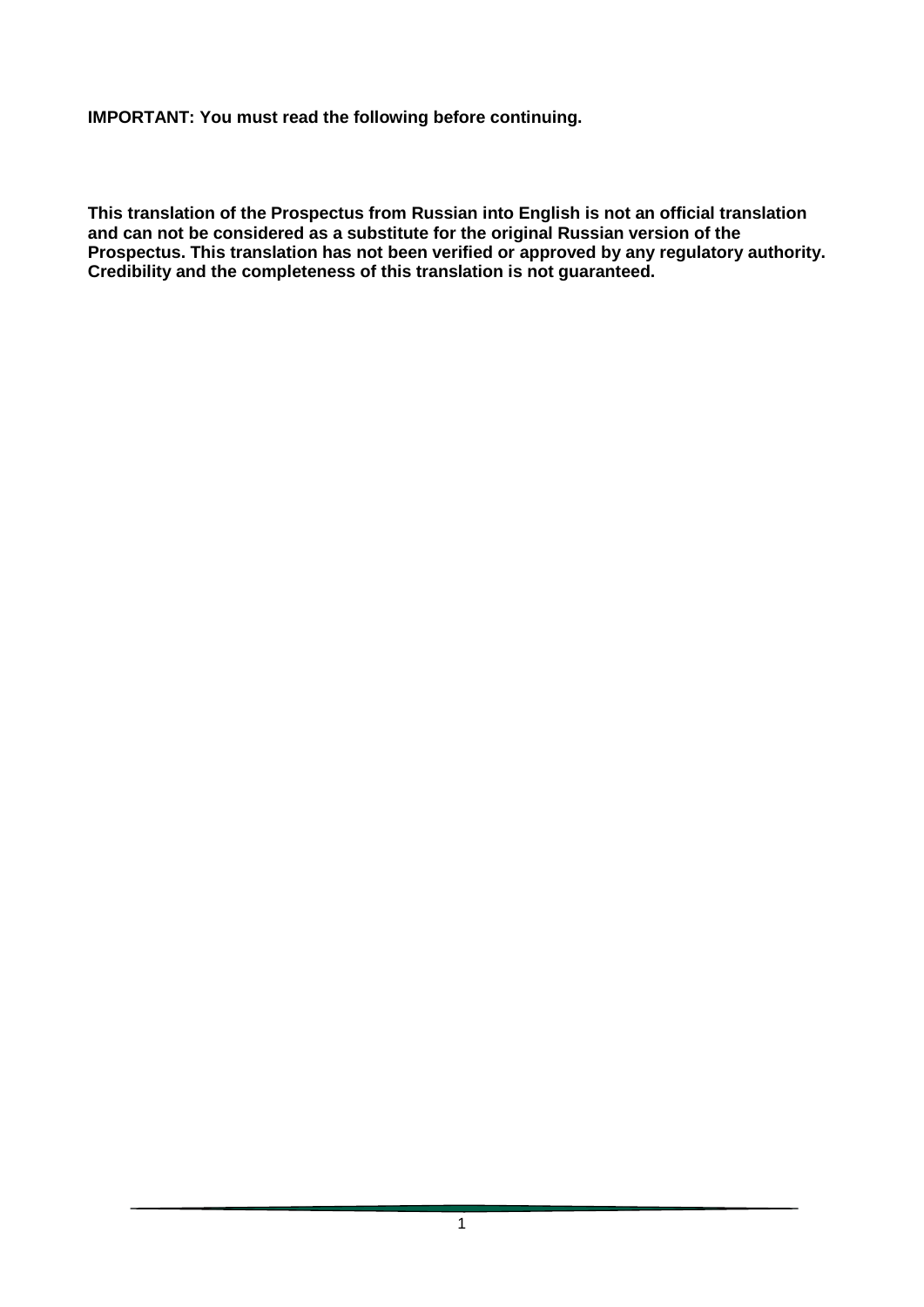#### **Non-Government Bond Issue Program**



**Issuer:** National Atomic Company Kazatomprom Joint Stock Company **Abbreviated issuer name:** NAC Kazatomprom JSC

"The state registration of the non-government bond issue (bond program, bond issue under the bond program) by an authorized agency shall not imply giving any recommendations to investors in relation to the purchase of bonds described in the prospectus, and shall not acknowledge the accuracy of the information contained herein.

The issuer's officials confirm that all the information presented herein is accurate and does not mislead investors as to the issuer and the bonds offered.

Throughout the term of maturity, the issuer will disclose information in the securities market through the website of the financial reporting depository in accordance with the requirements of the securities market legislation of the Republic of Kazakhstan".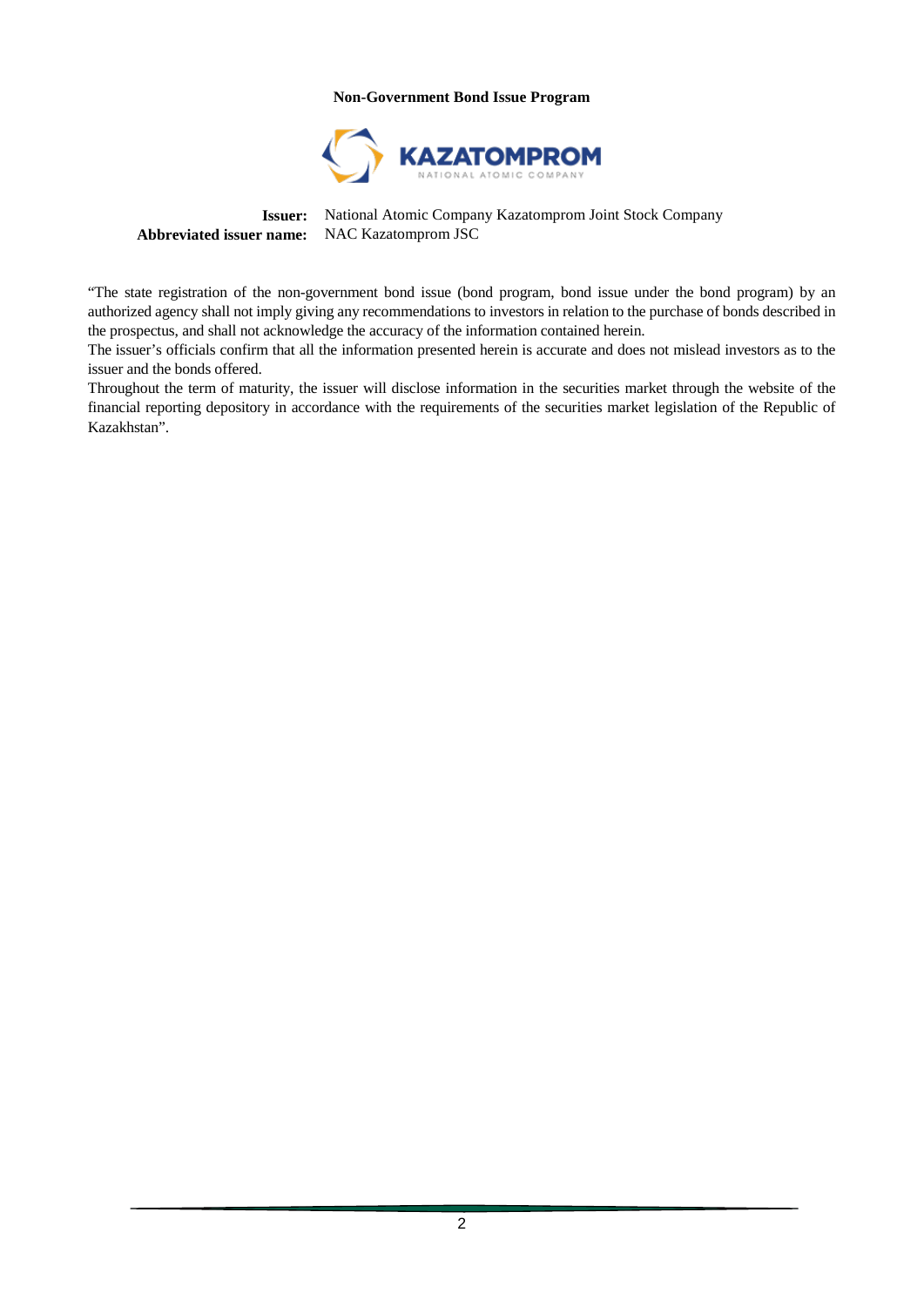#### **Chapter 1. Issuer's corporate name and location**

1. Details of the issuer as per charter documents:

| 1) date of initial state registration | Feb 21, 1997   |
|---------------------------------------|----------------|
| 2) date of re-registration            | April 13, 2005 |

3) Issuer's full and abbreviated corporate name in Kazakh, Russian and English (if any):

| Name        | Kazakh                                                                 | Russian                                                                 | English                                                       |
|-------------|------------------------------------------------------------------------|-------------------------------------------------------------------------|---------------------------------------------------------------|
| full        | «Қазатомөнеркәсіп»<br>Ұлттық атом<br>компаниясы»<br>Акционерлік қоғамы | Акционерное общество<br>«Национальная атомная<br>компания «Казатомпром» | National Atomic Company<br>Kazatomprom Joint Stock<br>Company |
| abbreviated | «Қазатомөнеркәсіп»<br>ҰАК» АҚ                                          | AO «НАК «Казатомпром»                                                   | NAC Kazatomprom JSC                                           |

4) where the issuer's corporate name has been changed, please indicate all its previous full and abbreviated names, as well as change dates: N/A

5) if the issuer has been established from the reorganization of a legal entity (legal entities), please indicate the details of succession in title to the legal entities re-organized and/or the issuer: N/A

6) if the issuer has branches and representative offices, please indicate their corporate names, registration (reregistration) dates, locations and mailing addresses for all branches and representative offices in accordance with the registration certificate for branches (representative offices):

The issuer has a US-based representative office in the city of Bethesda, Maryland.

| Name:              | US-based Representative Office of NAC Kazatomprom JSC             |
|--------------------|-------------------------------------------------------------------|
| Registration date: | May 1, 2013                                                       |
| Location:          | 7315 Wisconsin Avenue Suite 700E, Bethesda State of Maryland (MD, |
|                    | Bethesda)                                                         |
| Zip code:          | 20814                                                             |

7) Issuer's Business Identification Number: 970240000816

8) Legal Entity Identifier as per ISO 17442 Financial services - Legal Entity Identifier (LEI) (if any): N/A

2. Issuer's business location in accordance with the state registration (re-registration) certificate, contact phone numbers, fax and emails, and the actual address if the issuer's actual address is different from the location indicated in the registration (re-registration) certificate:

| Location: | Republic of Kazakhstan, the City of Nur-Sultan, Yessil District, E-10 Street, |
|-----------|-------------------------------------------------------------------------------|
|           | $17/12$ , zip code 010000                                                     |
| BIN:      | 970240000816                                                                  |
| Phone:    | $+7(717)$ 2 45 80 12                                                          |
| Fax:      | $+7(717)$ 2 55 12 29                                                          |
| Email:    | nac@kazatomprom.kz                                                            |
| Website:  | https://www.kazatomprom.kz                                                    |

#### **Chapter 2. Securities, how to pay and receive income on securities**

3. Bond issue details:

1) bond type; Bearer-type unsecured index-linked bonds (hereinafter - Bonds).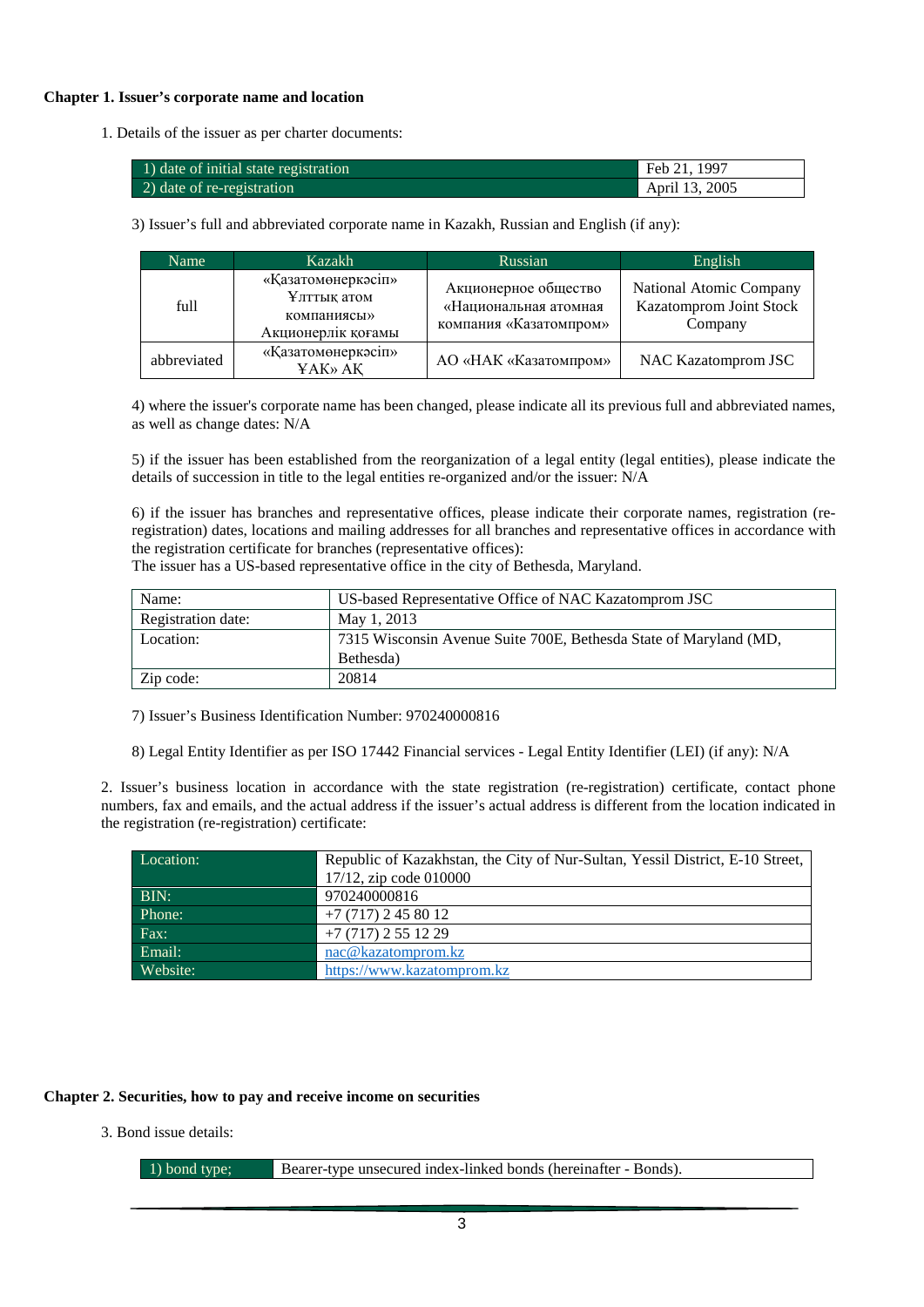| 2) par value:                                                                               | 1 000 (one thousand) tenge.                                                                                                                                                                                                                                                                                                                                                                                                                         |
|---------------------------------------------------------------------------------------------|-----------------------------------------------------------------------------------------------------------------------------------------------------------------------------------------------------------------------------------------------------------------------------------------------------------------------------------------------------------------------------------------------------------------------------------------------------|
| (if a single<br>bond's par value<br>is index-linked,<br>please indicate<br>additionally how | An index-linked par value of one Bond is the product of par value and the rate of<br>devaluation/revaluation of the US dollar to tenge (Kd).<br>An index-linked par value for one single bond is calculated as follows:<br>P=Kd*N, where                                                                                                                                                                                                            |
| you calculate the                                                                           | $P$ – indexed par value of a single Bond                                                                                                                                                                                                                                                                                                                                                                                                            |
| par value of one                                                                            | N - par value of a single Bond (tenge)                                                                                                                                                                                                                                                                                                                                                                                                              |
| bond);                                                                                      | Kd- devaluation/revaluation rate.                                                                                                                                                                                                                                                                                                                                                                                                                   |
|                                                                                             | Devaluation/revaluation rate is calculated as a ratio of the 1) official US dollar to<br>tenge (Xt) rate established by the National Bank of the Republic of Kazakhstan on<br>the last day of the period for coupon payment/Bond redemption to 2) the same rate                                                                                                                                                                                     |
|                                                                                             | $(Xo)$ on the Issue Date $(Kd = Xt/Xo)$<br>The precision of the Kd characters is set at two decimal places.                                                                                                                                                                                                                                                                                                                                         |
| 3) number of                                                                                | 70,000,000 (seventy million) bonds                                                                                                                                                                                                                                                                                                                                                                                                                  |
| bonds;                                                                                      |                                                                                                                                                                                                                                                                                                                                                                                                                                                     |
| 4) total amount of<br>issue;                                                                | 70,000,000,000 (seventy billion) tenge                                                                                                                                                                                                                                                                                                                                                                                                              |
| 5) currency of the                                                                          | The currency of the par value and indexed par value of the Bonds is Kazakhstan                                                                                                                                                                                                                                                                                                                                                                      |
| bond's par value,                                                                           | Tenge.                                                                                                                                                                                                                                                                                                                                                                                                                                              |
| currency of a<br>payment of bond                                                            | All payments (coupon and principal payments) are made by the Issuer by way of wire<br>transfer in the national currency of the Republic of Kazakhstan (Kazakhstan tenge).                                                                                                                                                                                                                                                                           |
| principal and/or                                                                            |                                                                                                                                                                                                                                                                                                                                                                                                                                                     |
| bond accrued                                                                                | If the holder of the Bonds is a non-resident of the Republic of Kazakhstan, bond                                                                                                                                                                                                                                                                                                                                                                    |
| interest                                                                                    | payments will be made in tenge to the company bank accounts specified in the bond<br>holders register if the holder of the Bonds has a bank account in tenge in the territory<br>of the Republic of Kazakhstan. Tenge may be converted to US Dollar upon payment<br>if the Issuer receives a written request $-$ no later than $5$ (five) business days prior to<br>the day of the corresponding payment – from a non-resident holder of the Bonds. |
|                                                                                             | Such conversion is to be at the rate established by the National Bank of the Republic                                                                                                                                                                                                                                                                                                                                                               |
|                                                                                             | of Kazakhstan on the date of payment. Tenge is converted to US Dollar at the expense<br>of a non-resident holder of the Bonds. The Issuer's conversion related expenses will                                                                                                                                                                                                                                                                        |
|                                                                                             | be deducted from the amount payable to a non-resident holder of the Bonds.<br>Tenge may not be converted into another currency upon payments to a resident holder                                                                                                                                                                                                                                                                                   |
|                                                                                             | of the Bonds.                                                                                                                                                                                                                                                                                                                                                                                                                                       |
|                                                                                             |                                                                                                                                                                                                                                                                                                                                                                                                                                                     |
| 4. Payment of<br>bonds placed.                                                              | Bonds are paid by wire transfer.                                                                                                                                                                                                                                                                                                                                                                                                                    |
|                                                                                             | Bonds will be offered by bidding through the trading system of Kazakhstan Stock<br>Exchange JSC.                                                                                                                                                                                                                                                                                                                                                    |
|                                                                                             | Bonds are paid in accordance with the internal rules of Kazakhstan Stock Exchange<br>JSC.                                                                                                                                                                                                                                                                                                                                                           |
|                                                                                             |                                                                                                                                                                                                                                                                                                                                                                                                                                                     |

# 5. Receipt of income on bonds:

| 1) rate of return on bonds (if<br>bonds' rate of return is an<br>index-linked value, please<br>indicate additionally how you<br>calculate rate of return on<br>bonds); | The interest rate on the Bonds is fixed for the entire maturity of the<br>Bonds and is 4 (four) percent per annum throughout the entire maturity<br>of the Bonds.                                                                                     |
|------------------------------------------------------------------------------------------------------------------------------------------------------------------------|-------------------------------------------------------------------------------------------------------------------------------------------------------------------------------------------------------------------------------------------------------|
| $\overline{2}$ ) frequency of interest<br>payments and/or the date of<br>payment of interest on bonds;                                                                 | Interest on Bonds is paid 1 (once) once a year at the end of 12 (twelve)<br>calendar months from the issue of the Bonds throughout the entire<br>maturity of the Bonds.<br>Interest is paid to those who are entitled to it and are registered in the |
|                                                                                                                                                                        | Issuer's Bond holders system at the beginning of the last day of the<br>period for which interest is paid (as of the time at the location of the<br>Issuer's registrar) (hereinafter referred to as the "Record Date").                               |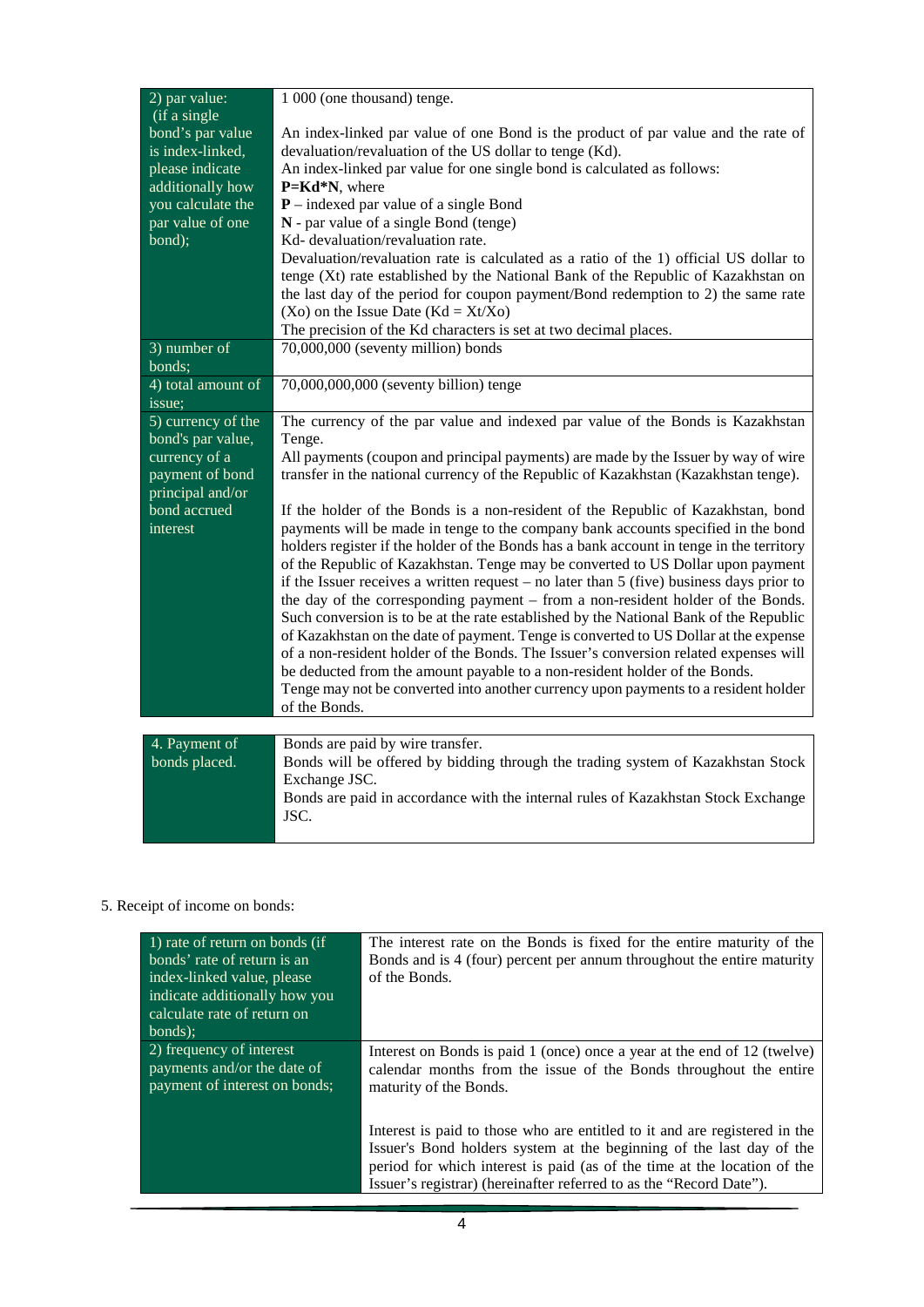| 3) the date on which the interest<br>begins to accrue;                                                           | Accrual of Bond interest starts from the Issue Date. Interest is accrued<br>during the entire maturity term - from the first day to the last day of the<br>Bond maturity.                                                       |
|------------------------------------------------------------------------------------------------------------------|---------------------------------------------------------------------------------------------------------------------------------------------------------------------------------------------------------------------------------|
| $\overline{4}$ terms and conditions for<br>payment of interest on bonds,<br>how to receive interest on<br>bonds; | Interest is paid by way of wire transfer (in tenge) to the current accounts<br>of Bond holders registered in the bondholder system on the Record Date<br>within 5 (five) business days from the date following the Record Date. |
|                                                                                                                  | The amount of the coupon per Bond at the date of payment, excluding<br>the last coupon, is calculated as follows:                                                                                                               |
|                                                                                                                  | $C = P^*I$ , where                                                                                                                                                                                                              |
|                                                                                                                  | $C$ – the size of accrued coupon per a single Bond (tenge)                                                                                                                                                                      |
|                                                                                                                  | $P$ – index-linked par value of a single Bond                                                                                                                                                                                   |
|                                                                                                                  | I – coupon/interest rate on Bonds.                                                                                                                                                                                              |
|                                                                                                                  | The size of the last coupon per a single Bond is calculated as follows:<br>$C = P*I/360*D$ , where                                                                                                                              |
|                                                                                                                  | C - the size of accrued coupon per a single Bond (tenge)<br>$P$ – index-linked par value of a single Bond                                                                                                                       |
|                                                                                                                  | I - coupon/interest rate on Bonds                                                                                                                                                                                               |
|                                                                                                                  | D - the number of days for which coupon is paid (based on 360 days per                                                                                                                                                          |
|                                                                                                                  | year and 30 days in a month) in the corresponding period of the Bond<br>maturity.                                                                                                                                               |
|                                                                                                                  | The number of decimal places and the rounding method are determined                                                                                                                                                             |
|                                                                                                                  | in accordance with the internal regulations of Kazakhstan Stock<br>Exchange JSC.                                                                                                                                                |
|                                                                                                                  | The last coupon payment is made at the same time as the payment of the<br>principal on the Bonds.                                                                                                                               |
| 5) time period used to calculate                                                                                 | Coupons will be paid based on 360 (three hundred sixty) days a year and                                                                                                                                                         |
| bond interest.                                                                                                   | 30 (thirty) days a month throughout the entire maturity period.                                                                                                                                                                 |

6. For issues of bonds for a special financial company in project lending cases, please additionally indicate the following:

| 1) attributes of receivables, conditions and projected terms for cash proceeds based on<br>claims that are part of the allocated assets;<br>2) the procedure for providing information to bondholders on changes of the owner of<br>property created under the basic agreement, and on introducing lenders' representatives<br>into the bodies of a special financial company and their powers; | N/A |
|-------------------------------------------------------------------------------------------------------------------------------------------------------------------------------------------------------------------------------------------------------------------------------------------------------------------------------------------------------------------------------------------------|-----|
| 3) a list of expenses of a special financial company related to servicing the project<br>financing transaction and investment asset management at the expense of the allocated<br>assets.                                                                                                                                                                                                       |     |

7. For issues of bonds for a special financial company in securitization cases, please additionally indicate the following:

| 1) name and location of the originator, custodian bank, investment portfolio manager,<br>special financial company and the collector of payments on assigned rights of claim;   |     |
|---------------------------------------------------------------------------------------------------------------------------------------------------------------------------------|-----|
| 2) business profile, rights and obligations of the originator in a securitization                                                                                               |     |
| transaction;                                                                                                                                                                    |     |
| 3) attributes of rights of claims, conditions, procedure and terms for cash proceeds                                                                                            |     |
| based on claims that are part of the allocated assets, and the procedure for making sure                                                                                        |     |
| these are exercised;                                                                                                                                                            |     |
| 4) procedure for investing temporarily free proceeds from allocated assets;                                                                                                     |     |
| 5) expenses associated with payment for securitization transaction services, and the<br>conditions under which a special financial company is entitled to deduct these expenses | N/A |
| from the allocated assets;                                                                                                                                                      |     |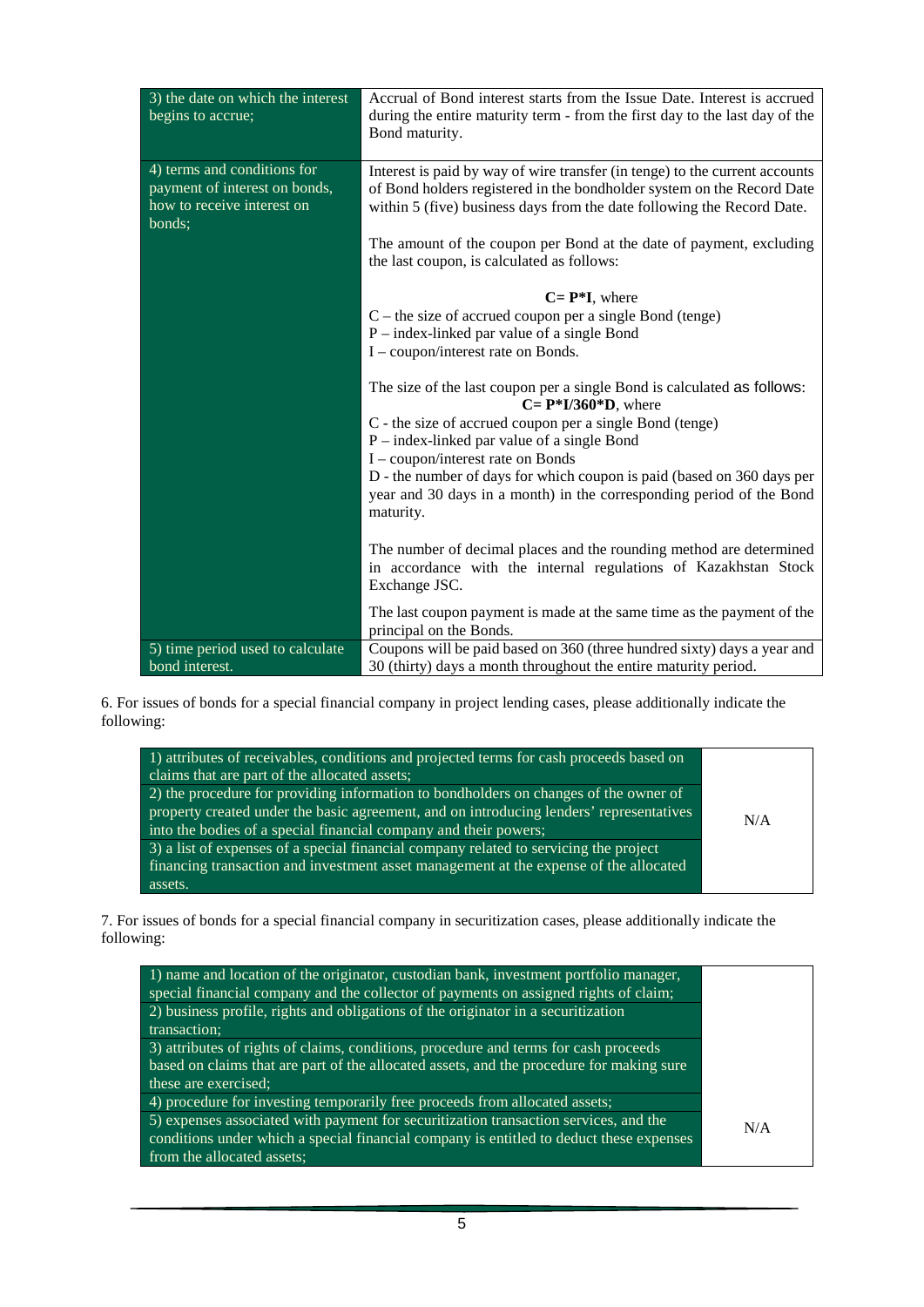| 6) information on whether an originator and persons participating in the securitization  |
|------------------------------------------------------------------------------------------|
| transaction are experienced in using securitization;                                     |
| 7) size, composition and projected analysis of the growth of allocated assets backing up |
| a securitization transaction;                                                            |
| 8) criteria of uniformity of claims;                                                     |
| $(9)$ redemption seniority for bonds of various issues under the bond program.           |

### **Chapter 3. Conditions and procedure for bond offering, maturity, retirement, as well as additional conditions for the redemption of bonds not established by Articles 15 and 18-4 of the Securities Market Law**

8. Terms and conditions for the offering:

| $(1)$ starting date for bond offering;                                                                         | The starting date for bond offering is the Starting<br>Date of Bond Offering   |
|----------------------------------------------------------------------------------------------------------------|--------------------------------------------------------------------------------|
| 2) completion date for bond offering                                                                           | The completion date for bond offering is the Bond<br>Offering Completion Date. |
| 3) the market in which bonds are planned to be<br>offered (organized and/or unorganized securities<br>market). | Bonds are planned to be offered in the organized<br>securities market.         |

9. Terms and conditions for the trading:

| 1) issue date:                                                                                                   | The issue date is the date of the first bond placement bids run in<br>accordance with the internal regulations of Kazakhstan Stock<br>Exchange JSC. |
|------------------------------------------------------------------------------------------------------------------|-----------------------------------------------------------------------------------------------------------------------------------------------------|
| 2) completion date for bond<br>maturity;                                                                         | Completion date for Bond maturity is the last day of the Maturity<br>Term                                                                           |
| 3) maturity term;                                                                                                | The Bonds' maturity term is 61 (sixty one) calendar months from the<br>Issue Date.                                                                  |
| 4) the market in which bonds are<br>planned to be traded (organized<br>and/or unorganized securities<br>market). | The Bonds are planned to be traded on the organized securities<br>market.                                                                           |

10. Terms and conditions for bond redemption/retirement:

| 1) bond retirement date;   | within 5 (five) business days from the date following the last day of        |
|----------------------------|------------------------------------------------------------------------------|
|                            | maturity.                                                                    |
| 2) bond retirement method; | The Bonds are to be redeemed at an indexed par value with the last           |
|                            | coupon (calculated in accordance with subparagraph 4 of paragraph            |
|                            | 5 of this Prospectus) to be paid out at the same time within 5 (five)        |
|                            | business days following the last day of the Maturity Term, payment           |
|                            | to be made by wire transfer (in tenge) to current accounts of                |
|                            | bondholders registered in the register of Bondholders as of the              |
|                            | beginning of the last day of the Maturity Term.                              |
|                            | If the holder of the Bonds is a non-resident of the Republic of              |
|                            | Kazakhstan, bond payments will be made in tenge to the company               |
|                            | bank accounts specified in the bond holders register if the holder of        |
|                            | the Bonds has a bank account in tenge in the territory of the Republic       |
|                            | of Kazakhstan. Tenge may be converted to US Dollar upon payment              |
|                            | if the Issuer receives a written request – no later than $5$ (five) business |
|                            | days prior to the day of the corresponding payment - from a non-             |
|                            | resident holder of the Bonds. Such conversion is to be at the rate           |
|                            | established by the National Bank of the Republic of Kazakhstan on            |
|                            | the date of payment. Tenge is to be converted to US Dollar at the            |
|                            | expense of a non-resident holder of the Bonds. The Issuer's                  |
|                            | conversion related expenses will be deducted from the amount                 |
|                            | payable to a non-resident holder of the Bonds.                               |
|                            | Tenge may not be converted into another currency upon payments to            |
|                            | a resident holder of the Bonds.                                              |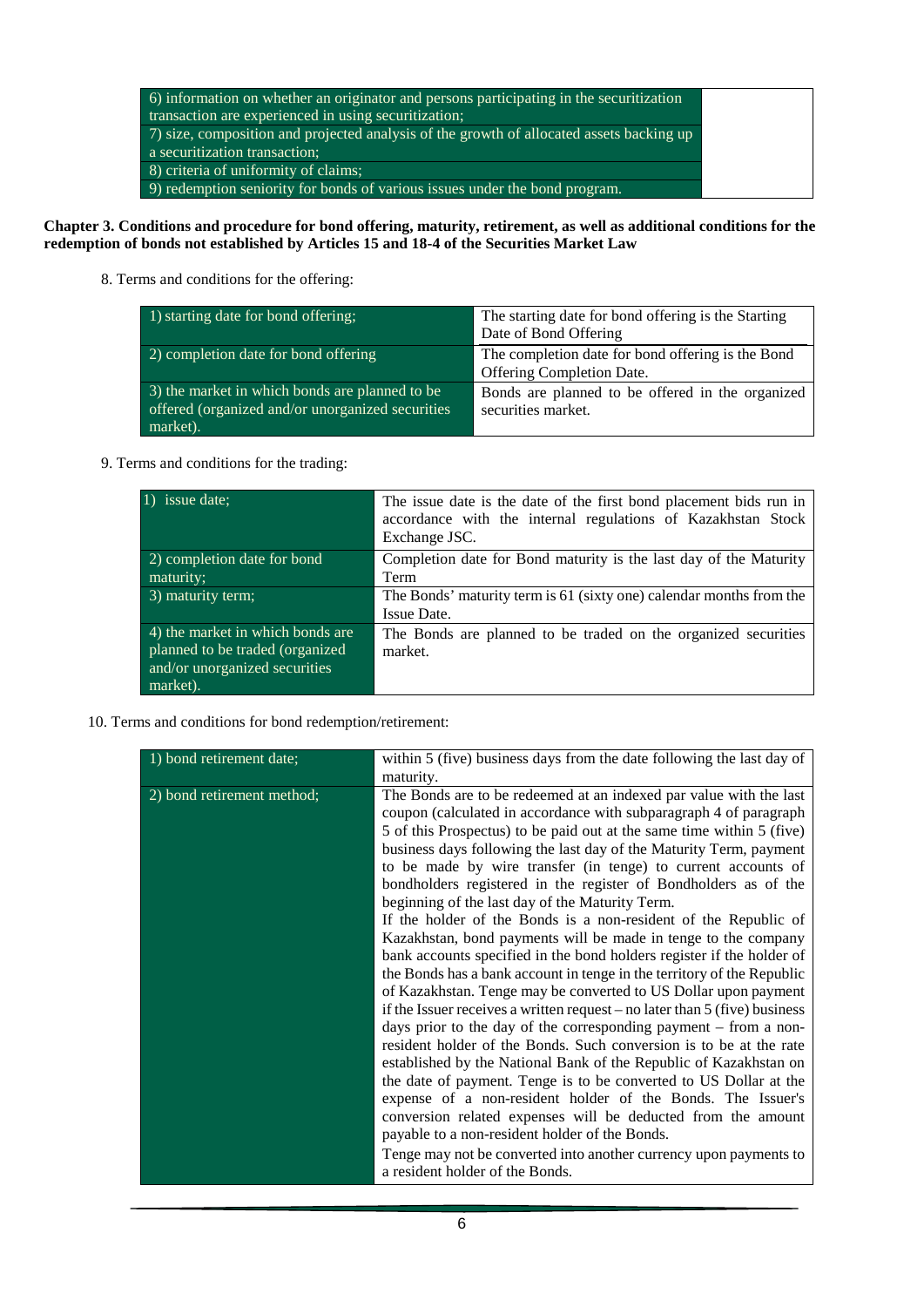| Place of Bond redemption: NAC Kazatomprom JSC, Nur-Sultan,          |
|---------------------------------------------------------------------|
| Yessil District, E-10 street, 17/12, zip code 010000.               |
| The principal and the last coupon on the Bonds will be paid by wire |
| transfer to the current accounts of the holders of the Bonds in     |
| accordance with the bondholder register.                            |
| $N/A$ .                                                             |
|                                                                     |
|                                                                     |
|                                                                     |

11. If there are additional conditions for the redemption of bonds not established by Articles 15 and 18-4 of the Securities Market Law, please indicate the following:

| 1) Terms and conditions<br>for exercise of a<br>redemption option | The bondholder has the right to demand redemption of the Bonds if the Issuer<br>breaches the limitations (covenants) specified in clause 12 of this Prospectus;                                                                                                                                                                                                                                                                                                                                                                 |
|-------------------------------------------------------------------|---------------------------------------------------------------------------------------------------------------------------------------------------------------------------------------------------------------------------------------------------------------------------------------------------------------------------------------------------------------------------------------------------------------------------------------------------------------------------------------------------------------------------------|
|                                                                   | The bondholder has the right to demand earlier redemption of the Bonds with an<br>indexed par value and accrued interest to be paid if Samruk-Kazyna ceases to own<br>50% +1 ordinary share of the Issuer;                                                                                                                                                                                                                                                                                                                      |
|                                                                   | Where Samruk-Kazyna ceases to own $50\% + 1$ ordinary share of the Issuer, or the<br>Issuer fails to follow the limitations (covenants) specified in clause 12 of this<br>Prospectus, the Issuer shall, once requested by the holders of the Bonds, redeem<br>the Bonds at a price corresponding to an indexed par value of the Bonds, plus an<br>accumulated interest.                                                                                                                                                         |
|                                                                   | Bonds are to be redeemed by wire transfer of the amounts payable to the current<br>bank accounts of the Bond holders.                                                                                                                                                                                                                                                                                                                                                                                                           |
|                                                                   | The Bonds will be repurchased only against written applications submitted by the<br>holders of the Bonds. Bond holders who have not submitted redemption<br>applications are entitled to have their Bonds redeemed at the end of their maturity<br>as specified in the terms of the Bonds issue.                                                                                                                                                                                                                                |
|                                                                   | Interest and/or principal will be paid in cash.                                                                                                                                                                                                                                                                                                                                                                                                                                                                                 |
|                                                                   | Bond holders have no rights to be entitled to any other property equivalent or other<br>property rights from the Issuer.                                                                                                                                                                                                                                                                                                                                                                                                        |
|                                                                   | Bonds may not be redeemed by the Issuer against the request of the holders of the<br>Bonds in other cases, except as provided by the terms of the Bonds issue.<br>The Issuer does not have a right for an earlier bond redemption.                                                                                                                                                                                                                                                                                              |
| 2) redemption option<br>exercise terms                            | Where Samruk-Kazyna ceases to own $50\%$ +1 ordinary share of the Issuer, or the<br>Issuer fails to follow limitations (covenants) specified in clause 12 hereof, the<br>Issuer must inform the holders of the Bonds of occurrence thereof by posting a<br>message on the Issuer's corporate website www.kazatomprom.kz, website of<br>Kazakhstan Stock Exchange JSC www.kase.kz and corporate website of the<br>Financial Reporting Depository www.dfo.kz within 5 (five) business days of such<br>occurrence date, including: |
|                                                                   | ✓<br>information on which of the said events giving rise to the Bond redemption<br>is taking place;                                                                                                                                                                                                                                                                                                                                                                                                                             |
|                                                                   | the list of the actions the bond holders can take to get their claims met,<br>✓<br>including the procedure and timelines for requesting the bond redemption;                                                                                                                                                                                                                                                                                                                                                                    |
|                                                                   | ✓<br>other details of the Issuer's decision.                                                                                                                                                                                                                                                                                                                                                                                                                                                                                    |
|                                                                   | The Bond holder may - within 10 (ten) calendar days from the date of the first<br>publication of information on the occurrence of the events giving rise to the<br>redemption of the Bonds provided for in this clause – send a written request to the<br>Issuer on the redemption of the Bonds.                                                                                                                                                                                                                                |
|                                                                   | After the first application has been received, the Issuer's Board of Directors will<br>decide on the redemption.                                                                                                                                                                                                                                                                                                                                                                                                                |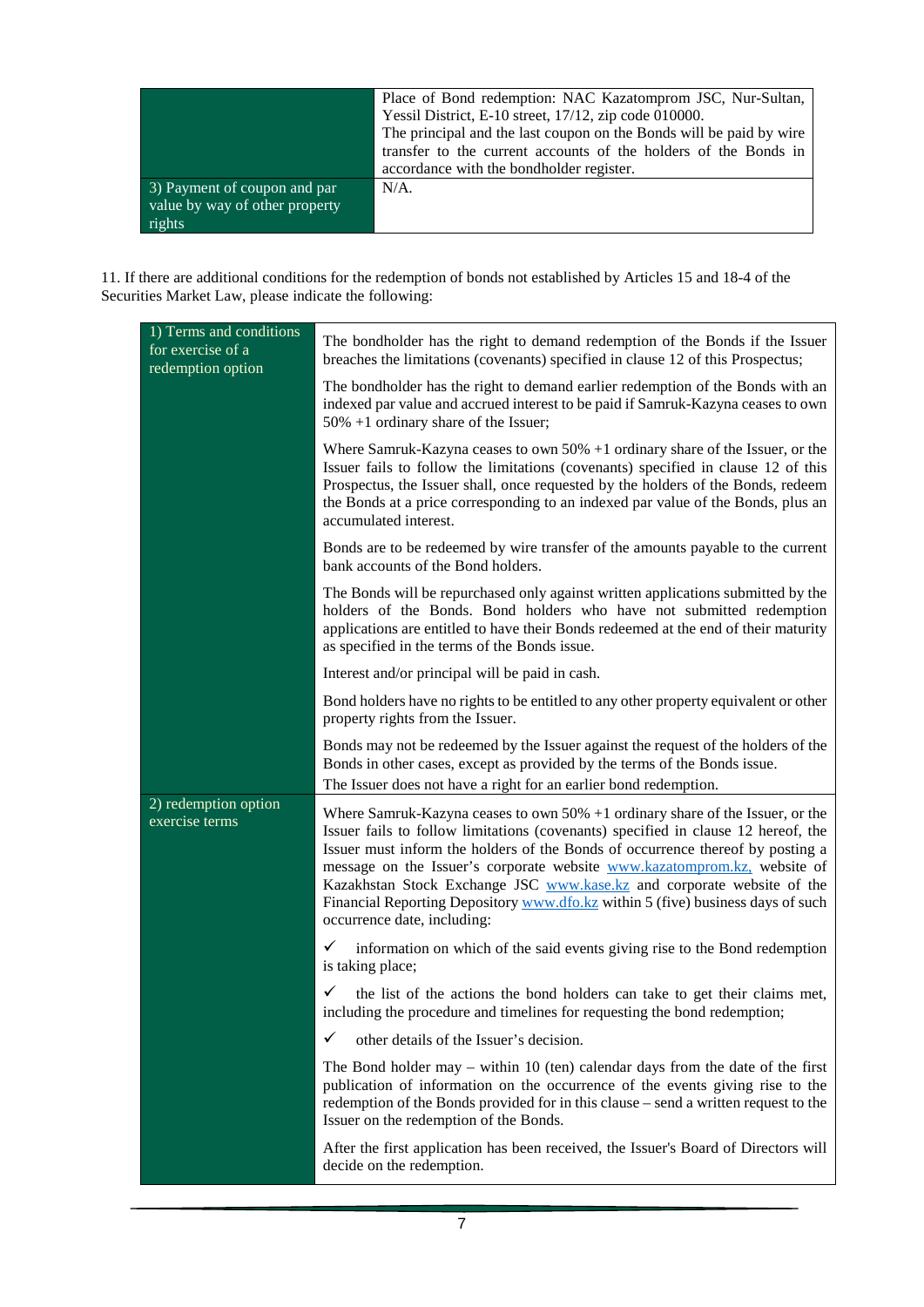|  | The decision of the Issuer's Board of Directors on the redemption of the Bonds                                                                                                 |
|--|--------------------------------------------------------------------------------------------------------------------------------------------------------------------------------|
|  | will be communicated to the holders of the Bonds within 3 (three) business days                                                                                                |
|  | from the date of the decision by posting information on the Issuer's corporate                                                                                                 |
|  | website www.kazatomprom.kz and/or through media as identified by the Issuer's                                                                                                  |
|  | charter as well as by posting information on the website of Kazakhstan Stock                                                                                                   |
|  | Exchange JSC www.kase.kz, and corporate website of the Financial Reporting                                                                                                     |
|  | Depository www.dfo.kz.                                                                                                                                                         |
|  | The Bonds shall be redeemed by the Issuer within a period not exceeding 60<br>(sixty) calendar days from the date of receipt of a written application from the<br>Bond holder. |
|  |                                                                                                                                                                                |

# **Chapter 4. Covenants** (**limitations), if any**

12. If there are additional covenants (limitations) not provided for by the Securities Market Law, please indicate the following:

| 1) description of<br>covenants (limitations)<br>enacted by the issuer<br>and not provided in the<br>Securities Market Law; | During the Maturity Term established by these terms of issue, in addition to the<br>covenants (limitations) stipulated by the Law on the Securities Market, the Issuer<br>shall comply with the following condition:<br>1) not to make any changes and/or additions to the bond issue prospectus regarding<br>the early bond redemption if not agreed with the bond holders.                                                                                           |
|----------------------------------------------------------------------------------------------------------------------------|------------------------------------------------------------------------------------------------------------------------------------------------------------------------------------------------------------------------------------------------------------------------------------------------------------------------------------------------------------------------------------------------------------------------------------------------------------------------|
|                                                                                                                            | During the Maturity Term, the Issuer shall also comply with the following<br>covenants (limitations) – regardless of the requirements set for them – provided for<br>by the Securities Market Law:<br>not to dispose of property in the Issuer's assets in an amount exceeding 25%<br>1)<br>(twenty-five percent) of the total value of the Issuer's assets as of the date of                                                                                          |
|                                                                                                                            | disposal if not agreed with the bond holders;<br>prevent any non-fulfillment of obligations not related to the issuance of bonds<br>2)<br>by the Issuer by more than 10% (ten percent) of the total value of the Issuer's assets<br>as of the date of state registration of the bond issue;<br>3) not to change form of business entity.                                                                                                                               |
|                                                                                                                            | During the Maturity Term, the Issuer shall also comply with the following<br>covenants (limitations):                                                                                                                                                                                                                                                                                                                                                                  |
|                                                                                                                            | 1) not to violate the deadlines for annual and interim financial statements as<br>established by the agreement on listing of non-government securities, which is to<br>be concluded between the Issuer and the Stock Exchange;<br>2) not to violate the deadlines for audit reports on the Issuer's annual financial<br>statements as established by the Issuer's securities listing agreement, which is to be<br>concluded between the Issuer and the Stock Exchange. |
| 2) issuer's actions in<br>case of covenants<br>(limitations) violated;                                                     | Course of action the Issuer has to pursue in case of covenants (limitations)<br>violated is indicated in clause 11 herein.                                                                                                                                                                                                                                                                                                                                             |
| 3) bondholders' actions<br>in case of covenants<br>violated.                                                               | Course of action the holders of the Bonds have to pursue in case of covenants<br>(limitations) violated by the Issuer is indicated in clause 11 herein.                                                                                                                                                                                                                                                                                                                |

## **Chapter 5. Conditions, terms and procedure for the conversion of securities (for issues of convertible securities)**

13. For issues of convertible securities, please indicate additionally:

1) type, amount and procedure for determining the price of the offering of shares resulting from conversion of bonds, and rights to such shares;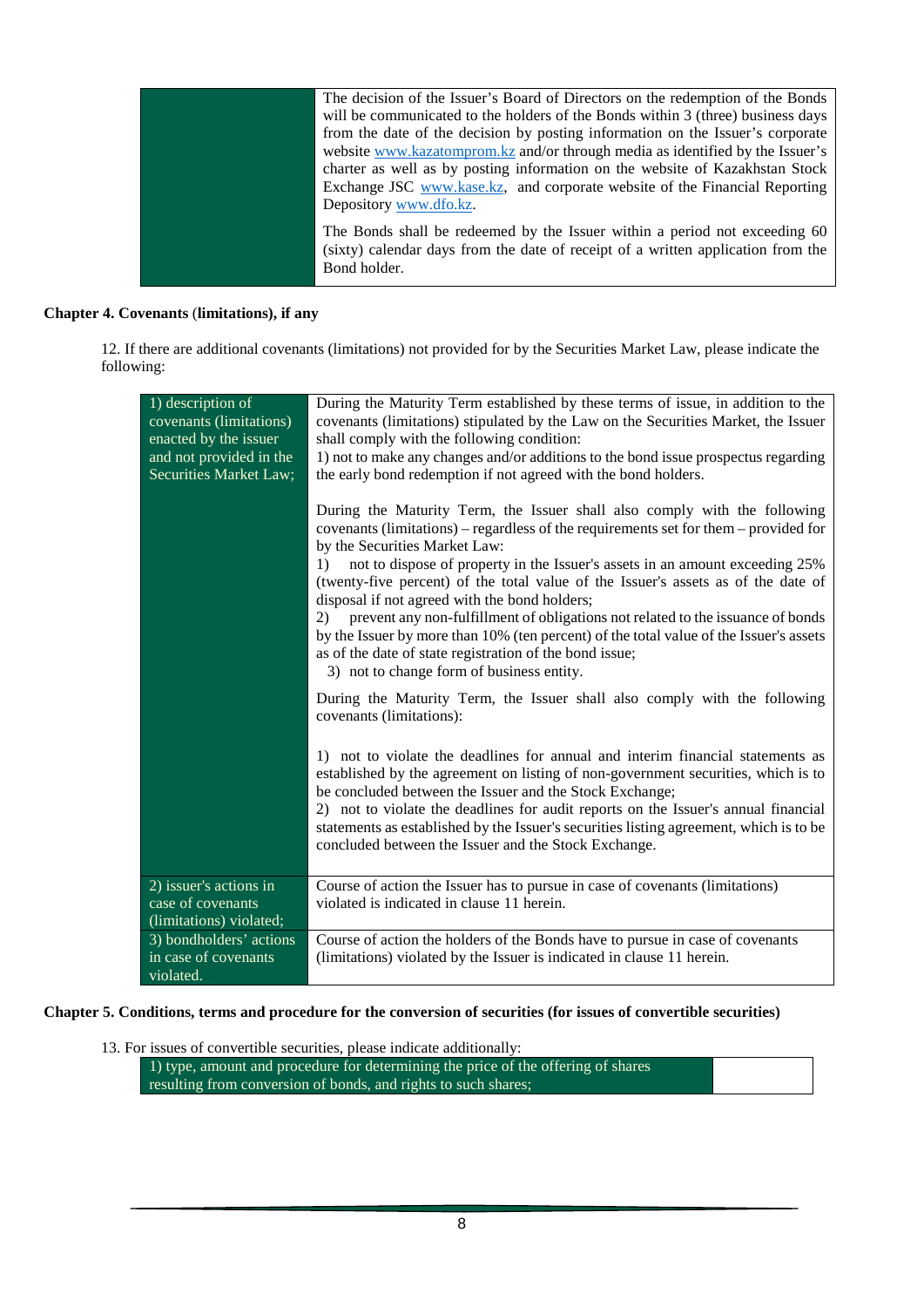| 2) terms and conditions for converting bonds (if the bond issue is fully converted, please<br>indicate that the bond issue is subject to cancellation within 1 (one) month from the date<br>of conversion; if the bond issue is not fully converted, please indicate that the redeemed<br>bonds for this issue are not to be further placed, and are to be retired at the maturity<br>date).                   | This<br><b>B</b> ond<br>Issue is not<br>convertible. |
|----------------------------------------------------------------------------------------------------------------------------------------------------------------------------------------------------------------------------------------------------------------------------------------------------------------------------------------------------------------------------------------------------------------|------------------------------------------------------|
| A bank classified as an insolvent bank $-$ by the virtue of, and in the manner provided for<br>in, Article 61-10 of the Law of the Republic of Kazakhstan dated August 31, 1995 "On<br>Banks and Banking Activities in the Republic of Kazakhstan" (hereinafter - the Banks<br>Law), must specify the conditions for converting bonds into shares in accordance with<br>the decision of the authorized agency. |                                                      |

### **Chapter 6. Details of the bond issuer's property that is full or partial collateral for obligations on issued bonds, with the value of this property (for secured bonds) to be indicated**

14. Details of the issuer's property that is full or partial collateral for obligations on issued bonds:

| 1) description of collateral for issued bonds, with the value |                                           |
|---------------------------------------------------------------|-------------------------------------------|
| of this property to be indicated;                             | This bond issue is not fully or partially |
| $(2)$ percentage ratio of the collateral value to the total   | secured.                                  |
| amount of bond issue:                                         |                                           |
| 3) procedure for seeking the recovery of the secured asset    |                                           |

15. Details of the guarantor bank, its name, location, guarantee agreement details, terms and conditions of the guarantee (if the bonds are secured by the bank's guarantee): This issue of the Bonds is not secured by the bank.

16. Details of the concession agreement and the decree of the Government of the Republic of Kazakhstan on the provision of governmental guarantee for issues of infrastructure bonds: This issue of Bonds is not an issue of infrastructure bonds.

## **Chapter 7. Intended use of funds generated from the offering of bonds**

17. Intended use of funds generated from the bond offering:

| 1) specific purposes of the funds that the<br>issuer will receive from the offering;                                                                                    | The proceeds from the offering of the Bonds will be used to<br>refinance all issued NIN KZ2C0M13F960 bonds (state<br>registration date $-$ October 9, 2018). |
|-------------------------------------------------------------------------------------------------------------------------------------------------------------------------|--------------------------------------------------------------------------------------------------------------------------------------------------------------|
| 2) for issues of infrastructure bonds, please<br>indicate the costs associated with the services<br>of bondholders' representative in accordance<br>with contract terms | N/A. This issue is not infrastructure-type.                                                                                                                  |

18. For issues of bonds that will be paid by rights of claim on bonds previously offered by the issuer (less bonds redeemed by the issuer), and are no more in their maturity period, please indicate the date and number of state registration of the issue of these bonds, their type and quantity, as well as the volume of bond issue and the amount of accrued and unpaid interest on bonds: Clause not applicable. Bonds will not be paid by rights of claim

#### **Chapter 8. Details of the founders or major shareholders (participants) owning ten or more percent of the offered shares (except for those redeemed by the joint-stock company) (stakes in the authorized capital) of the issuer**

19. Details of the founders or major shareholders (participants) owning ten or more percent of the offered shares (except for those redeemed by the joint-stock company) (stakes in the authorized capital) of the issuer:

| $(1)$ full name of the founder or major shareholder (participant)                                          | Joint Stock Company "Sovereign Wealth"                                                 |
|------------------------------------------------------------------------------------------------------------|----------------------------------------------------------------------------------------|
| (if an individual);                                                                                        | Fund "Samruk-Kazyna"                                                                   |
| 2) full corporate name, location of the founder or major<br>shareholder (participant) (if a legal entity); | Republic of Kazakhstan, 010000, Nur-<br>Sultan, E-10 Street, building 17/10,<br>010000 |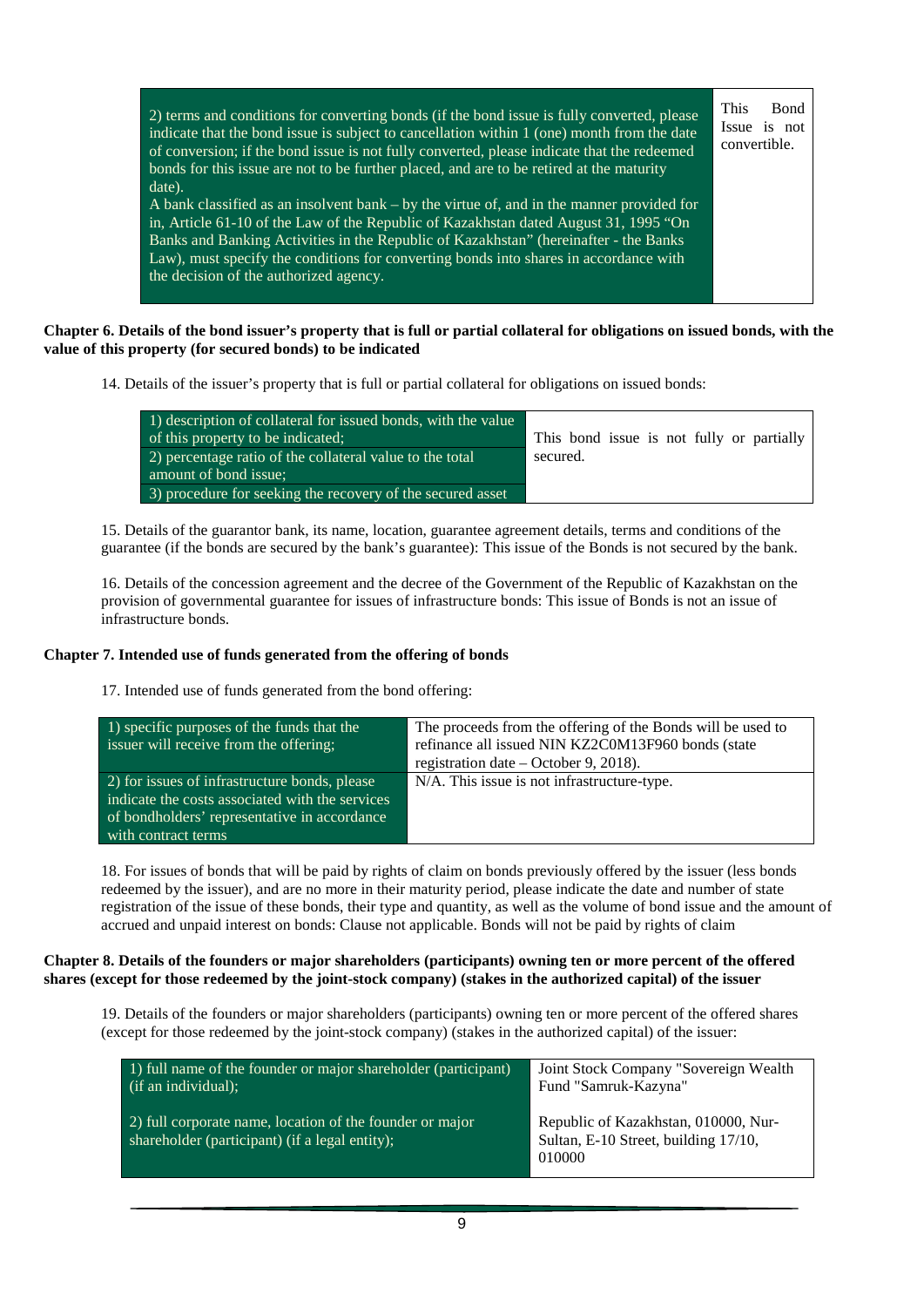| 3) percentage ratio of voting shares or stakes in the issuer's  | 99.9% of voting shares as of June 28, |
|-----------------------------------------------------------------|---------------------------------------|
| authorized capital owned by the founder or a major              | 2019                                  |
| shareholder (participant) to the total number of voting shares  |                                       |
| or stakes in the issuer's authorized capital;                   |                                       |
| 4) the date on which the founder or major shareholder           | January 19, 2009                      |
| (participant) began to own ten or more percent of voting shares |                                       |
| or stakes in the issuer's authorized capital.                   |                                       |

# **Chapter 9. Details of the issuers' governance body and executive body**

20. Details of the issuer's governing body:

| 1) full name of the chairman and         | Jon Stephen James Dudas (Independent Director)      |
|------------------------------------------|-----------------------------------------------------|
| members of the board of directors or the | Almasadam Maidanovich Satkaliyev                    |
| supervisory board (indicate the          | Galimzhan Olzhaevich Pirmatov                       |
| independent director(s) on the board of  | Beibit Yerkinbaevich Karymsakov                     |
| directors);                              | Kanat Zhakypuly Kudaybergen<br>٠                    |
|                                          | Neil Charles Longfellow (Independent Director)<br>٠ |
|                                          | Russell Francis Banham (Independent Director)       |

2) the date of election of board of directors or supervisory board members and details of their employment records over the last 3 (three) years and at present, in date order;

| Jon Stephen<br><b>James Dudas</b>            | Appointed as Chairman of the Board of Directors of NAC Kazatomprom JSC from<br>August 14, 2018 to the present.<br>Since November 28, 2015, he has been an independent director - member of the Board<br>of Directors of NAC Kazatomprom JSC.<br>Since 2012, he has been working as a Corporate Advisor for various transnational mining<br>and service companies.                          |
|----------------------------------------------|--------------------------------------------------------------------------------------------------------------------------------------------------------------------------------------------------------------------------------------------------------------------------------------------------------------------------------------------------------------------------------------------|
| Almasadam<br>Maidanovich<br>Satkaliyev       | Member of the Board of Directors of NAC Kazatomprom JSC from May 30, 2019 to the<br>present.                                                                                                                                                                                                                                                                                               |
|                                              | Since August 2018, he has been Managing Director for Asset Development at Samruk-<br>Kazyna. He is also a member of the Board of Directors - Representative of<br>Kazatomprom's Major Shareholder.                                                                                                                                                                                         |
|                                              | From January 2012 to May 2018 - Chairman of the Executive Board of Samruk-Energy<br>JSC.                                                                                                                                                                                                                                                                                                   |
|                                              | From December 2009 to May 2011 - Chairman of the Executive Board of KEGOC.                                                                                                                                                                                                                                                                                                                 |
| Galimzhan<br>Olzhaevich<br>Pirmatov          | Member of the Board of Directors of NAC Kazatomprom JSC from September 29, 2017<br>to the present. Elected for a new term as a member of the Board of Directors on August<br>14, 2018.                                                                                                                                                                                                     |
|                                              | From August 31, 2017 to the present - Chairman of the Executive Board of NAC<br>Kazatomprom JSC                                                                                                                                                                                                                                                                                            |
|                                              | From December 09, 2015 to August 29, 2017 - Deputy Chairman of the National Bank<br>of the Republic of Kazakhstan.                                                                                                                                                                                                                                                                         |
|                                              | From February 1, 2011 to December 8, 2015 - President of CAMECO KAZAKHSTAN<br>LLP.                                                                                                                                                                                                                                                                                                         |
|                                              | No other joint appointments he holds concurrently.                                                                                                                                                                                                                                                                                                                                         |
| <b>Beibit</b><br>Yerkinbaevich<br>Karymsakov | Member of the Board of Directors of NAC Kazatomprom JSC from April 23, 2018 to<br>the present. Elected for a new term as a member of the Board of Directors on August 14,<br>2018.<br>Since January 30, 2018, he has been the Managing Director for Economics and Finance<br>at Samruk-Kazyna. He is also a member of the Board of Directors – Representative of<br>the Major Shareholder. |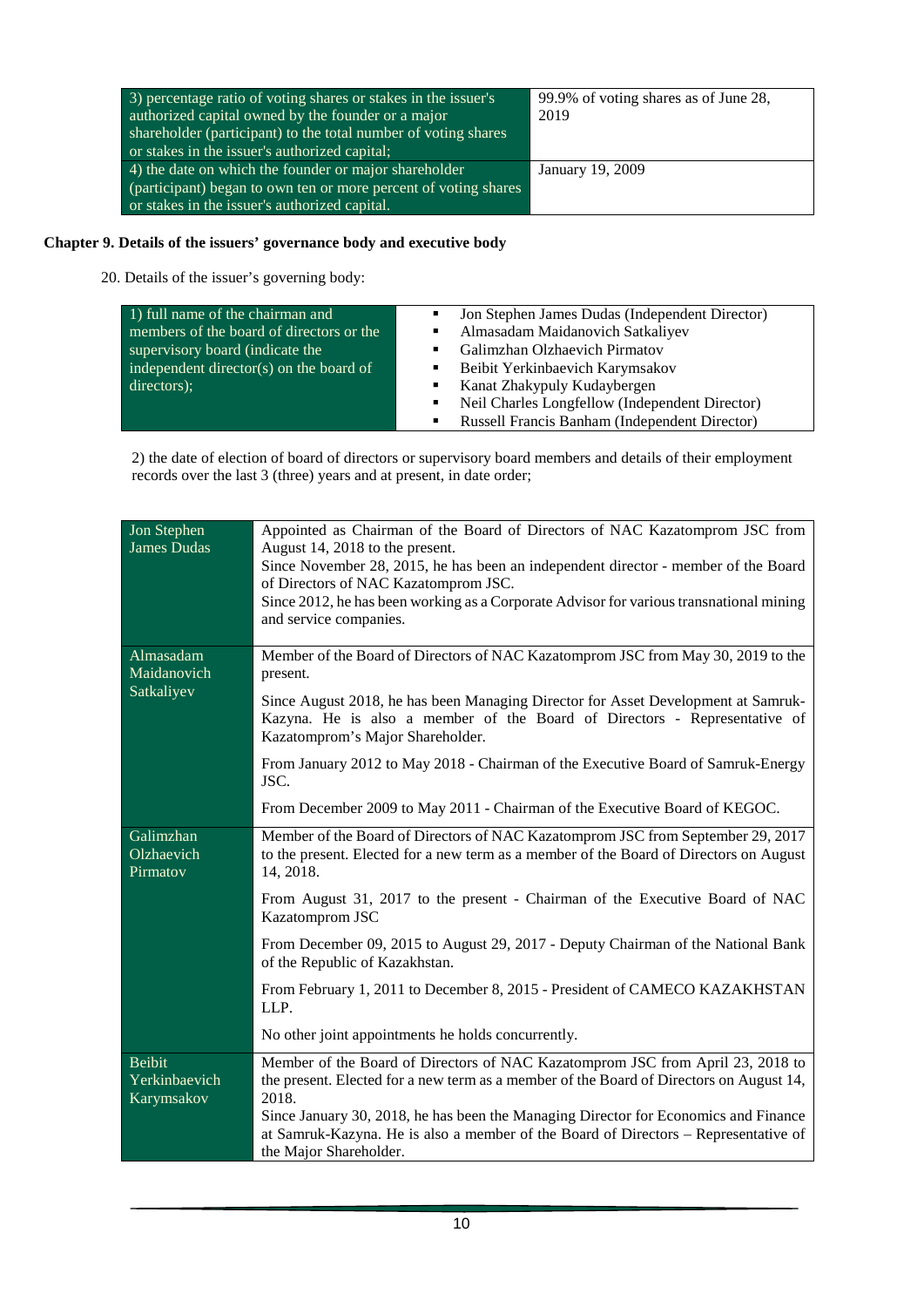|                                                                                                                  | From August 19, 2015 to January 30, 2018 - Managing Director of JSC National          |                                          |  |
|------------------------------------------------------------------------------------------------------------------|---------------------------------------------------------------------------------------|------------------------------------------|--|
|                                                                                                                  | Company Astana EXPO-2017.                                                             |                                          |  |
|                                                                                                                  | From March 1, 2014 to August 18, $2015$ – Chief of Staff for the Akim (Mayor) of      |                                          |  |
|                                                                                                                  | Almaty.                                                                               |                                          |  |
| Kanat Zhakypuly                                                                                                  | Member of the Board of Directors of NAC Kazatomprom JSC from August 14, 2018 to       |                                          |  |
| Kudaibergen                                                                                                      | the present.                                                                          |                                          |  |
|                                                                                                                  | Chairman of the Executive Board of JSC National Mining Company Tau-Ken Samruk         |                                          |  |
|                                                                                                                  | from April 23, 2018 to the present. He is also a member of the Board of Directors –   |                                          |  |
|                                                                                                                  | Representative of the Major Shareholder.                                              |                                          |  |
|                                                                                                                  | Since April 2018 - Managing Director of the Uranium Mining Division of NAC            |                                          |  |
|                                                                                                                  | Kazatomprom JSC.                                                                      |                                          |  |
|                                                                                                                  | In 2016 - General Director of Karatau LLP, a subsidiary of NAC Kazatomprom JSC.       |                                          |  |
|                                                                                                                  | Since 2015 - First Deputy General Director of TTC LLP, a subsidiary of NAC            |                                          |  |
|                                                                                                                  | Kazatomprom JSC.                                                                      |                                          |  |
| <b>Neil Charles</b>                                                                                              | Member of the Board of Directors of NAC Kazatomprom JSC from August 8, 2017 to        |                                          |  |
| Longfellow                                                                                                       | the present. Elected for a new term as independent director - member of the Board of  |                                          |  |
|                                                                                                                  | Directors on August 14, 2018.                                                         |                                          |  |
|                                                                                                                  | Since April 2015, he has been offering independent consulting services in the         |                                          |  |
|                                                                                                                  | international nuclear sector.                                                         |                                          |  |
|                                                                                                                  | From June 2013 to March 2015 - Director of the Nuclear Process, Oil and Gas Sector at |                                          |  |
|                                                                                                                  | Costain PLC.                                                                          |                                          |  |
| Russell Francis                                                                                                  | Independent Director - Member of the Board of Directors of NAC Kazatomprom JSC        |                                          |  |
| <b>Banham</b>                                                                                                    | from August 14, 2018 to the present.                                                  |                                          |  |
|                                                                                                                  | Since 2014, he has been an independent director in various international companies.   |                                          |  |
|                                                                                                                  | From 2011 to 2014 - Head of the Energy and Resources division at Deloitte in Moscow,  |                                          |  |
|                                                                                                                  | Russia.                                                                               |                                          |  |
|                                                                                                                  |                                                                                       |                                          |  |
|                                                                                                                  | 3) percentage ratio of the issuer's voting shares owned by each                       | As of June 28, 2019, the Chairman of the |  |
|                                                                                                                  | member of the issuer's board of directors, or the percentage of                       | Issuer's Board of Directors owned        |  |
| the stake in the issuer's authorized capital owned by each of the<br>$0.0000077\%$ of the issuer's voting shares |                                                                                       |                                          |  |

| 3) percentage ratio of the issuer's voting shares owned by each   | As of June 28, 2019, the Chairman of the  |
|-------------------------------------------------------------------|-------------------------------------------|
| member of the issuer's board of directors, or the percentage of   | Issuer's Board of Directors owned         |
| the stake in the issuer's authorized capital owned by each of the | 0.0000077% of the issuer's voting shares  |
| members of the issuer's supervisory board to the total number     | to the total number of shares.            |
| of voting shares or stakes in the issuer's authorized capital;    | Other members of the issuer's Board of    |
|                                                                   | Directors do not own the issuer's voting  |
|                                                                   |                                           |
|                                                                   | shares.                                   |
| 4) percentage ratio of shares (stakes in the authorized capital)  | Members of the Board of Directors do      |
| owned by each member of the board of directors or supervisory     | not own shares (stakes in the authorized  |
| board in the issuer's subsidiaries and affiliates to the total    | capital) in the Issuer's subsidiaries and |
| number of shares (stakes in the authorized capital) of these      | affiliates                                |
| entities.                                                         |                                           |

21. Board or person solely acting as the issuer's executive body:

| 1) full name of a person solely performing the<br>functions of the executive body, or full name of the<br>head and members of the collegial executive body; | <b>Galimzhan Pirmatov</b><br>Dauren Kunanbayev<br>٠<br>Baurzhan Ibrayev<br>٠ |
|-------------------------------------------------------------------------------------------------------------------------------------------------------------|------------------------------------------------------------------------------|
|                                                                                                                                                             | Meirzhan Yussupov<br>$\blacksquare$                                          |
|                                                                                                                                                             | Riaz Rizvi<br>$\blacksquare$                                                 |
|                                                                                                                                                             | Brzhan Duisembekov<br>$\blacksquare$                                         |
|                                                                                                                                                             | <b>Beksultan Bekmuratov</b><br>٠                                             |

2) date of election, powers and authority of a person solely performing the functions of executive body, or members of the collegial executive board, details of their employment records over the last 3 (three) years and at present, in date order;

| Galimzhan Pirmatov | Chairman of the Executive Board of NAC Kazatomprom<br>٠   |
|--------------------|-----------------------------------------------------------|
| <b>CEO</b>         | JSC from August 31, 2017 to the present                   |
|                    | Deputy Chairman of the National Bank of the Republic of   |
|                    | Kazakhstan from December 09, 2015 to August 29, 2017;     |
|                    | President of Cameco Kazakhstan from February 1, 2011<br>п |
|                    | to December 8, $2015$ .                                   |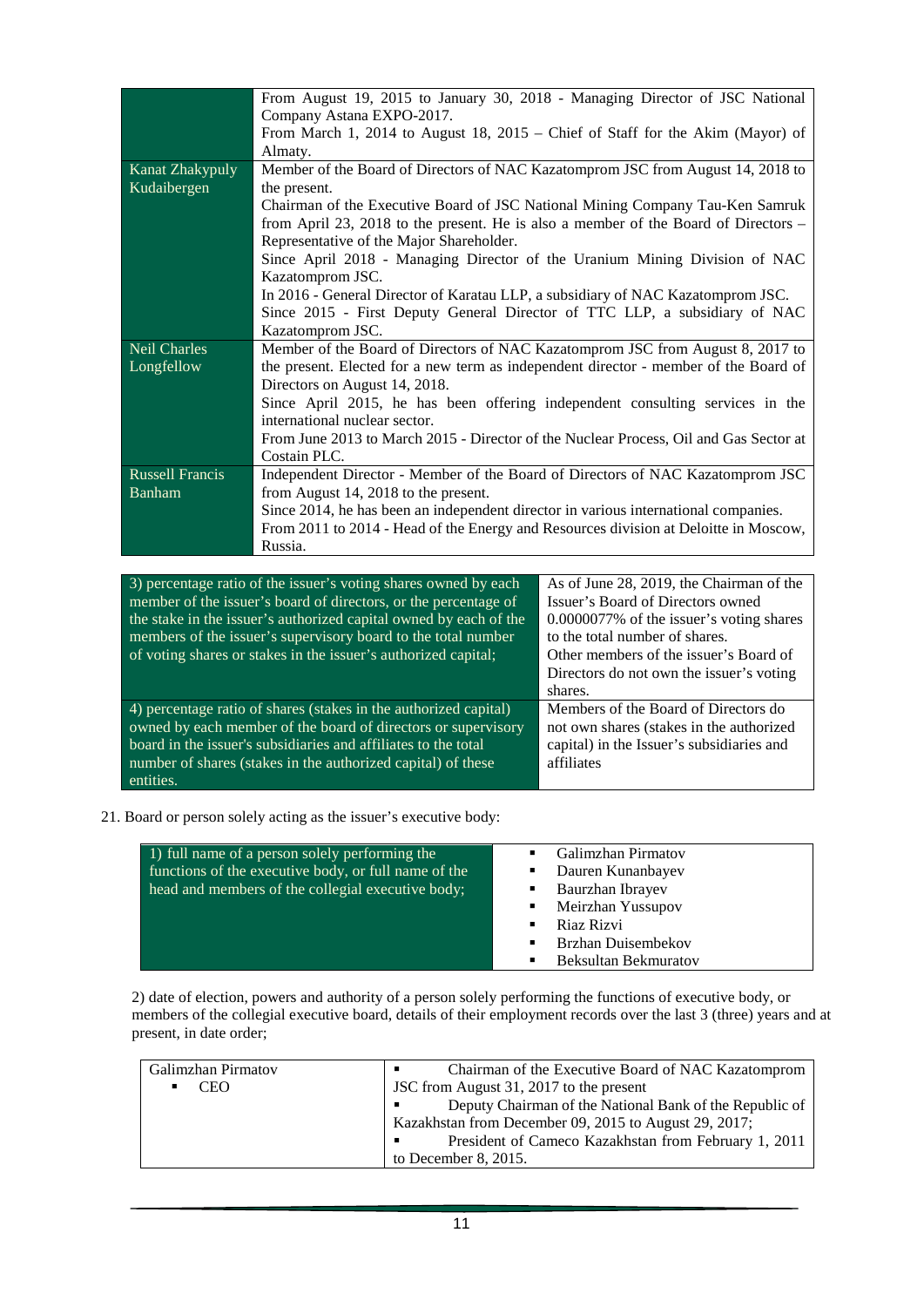| Dauren Kunanbayev                                                                                | Chief Production Officer of NAC Kazatomprom JSC,                                                     |  |
|--------------------------------------------------------------------------------------------------|------------------------------------------------------------------------------------------------------|--|
| Chief Production Officer,                                                                        | member of the Executive Board from June 26, 2019 to the present;                                     |  |
| member of the Executive Board                                                                    | Chief Production Officer of NAC Kazatomprom JSC                                                      |  |
|                                                                                                  | from June 04, 2019 to June 26, 2019                                                                  |  |
|                                                                                                  | Managing Director of the Uranium Mining Division from                                                |  |
|                                                                                                  | July 18, 2018 to July 03, 2019<br>General Director of Trade and Transport Company LLP                |  |
|                                                                                                  | of NAC Kazatomprom JSC from August 28, 2015 to July 17, 2018                                         |  |
|                                                                                                  | Managing Director for Production at NAC Kazatomprom                                                  |  |
|                                                                                                  | JSC from December 3, 2014 to August 27, 2015                                                         |  |
|                                                                                                  | Chairman of the Executive Board - General Director of                                                |  |
|                                                                                                  | Trade and Transport Company LLP of NAC Kazatomprom JSC<br>from September 3, 2014 to December 2, 2014 |  |
|                                                                                                  | General Director of Betpak Dala LLP of NAC                                                           |  |
|                                                                                                  | Kazatomprom JSC from May 11, 2012 to September 08, 2014                                              |  |
|                                                                                                  | General Director of Trade and Transport Company LLP                                                  |  |
|                                                                                                  | of NAC Kazatomprom JSC from March 01, 2011 to May 10, 2012                                           |  |
| Baurzhan Ibrayev                                                                                 | Chief NFC and AE Officer, member of the Executive                                                    |  |
| Chief Officer - Nuclear                                                                          | Board at NAC Kazatomprom JSC from January 24, 2018 to the                                            |  |
| Fuel Cycle and Atomic Energy,<br>member of the Executive Board                                   | present<br>Chief Production and NFC Officer, member of the                                           |  |
|                                                                                                  | Executive Board at NAC Kazatomprom JSC from August 28, 2015                                          |  |
|                                                                                                  | to January 23, 2018                                                                                  |  |
|                                                                                                  | General Director of ORTALYK Production Enterprise                                                    |  |
|                                                                                                  | LLP of NAC Kazatomprom JSC from February 23, 2011 to August<br>27, 2015                              |  |
|                                                                                                  |                                                                                                      |  |
| Meirzhan Yussupov<br>Chief Financial Officer,                                                    | Chief Financial Officer of NAC Kazatomprom JSC from<br>٠                                             |  |
| member of the Executive Board                                                                    | Nov 17, 2015 to the present.<br>Corporate Finance and Treasury Director of NAC                       |  |
|                                                                                                  | Kazatomprom JSC from September 10, 2010 to November 16,                                              |  |
|                                                                                                  | 2015                                                                                                 |  |
| Riaz Rizvi                                                                                       | Chief Strategy and Marketing Officer, member of the<br>٠                                             |  |
| Chief<br>Strategy<br>and<br>Marketing Officer, member of the                                     | Executive Board of NAC Kazatomprom JSC from March 10, 2017<br>to the present                         |  |
| <b>Executive Board</b>                                                                           | CEO, one of the founders of NuCap Limited from July 01,                                              |  |
|                                                                                                  | 2009 to March 09, 2017                                                                               |  |
| Brzhan Duisembekov                                                                               | Chief Business Support Officer, member of the Executive                                              |  |
| • Chief Business<br>Support<br>Officer, member<br>of the                                         | Board of NAC Kazatomprom JSC from January 4, 2018 to the                                             |  |
| <b>Executive Board</b>                                                                           | present<br>Advisor to the CEO, NAC Kazatomprom JSC, from                                             |  |
|                                                                                                  | October 2, 2017 to January 3, 2018                                                                   |  |
|                                                                                                  | Director, Intelligent Consulting Solutions LLP, from                                                 |  |
|                                                                                                  | April 07, 2016 to January 90, 2017<br>Chief Commercial Officer, KazMunayGas EP JSC, from             |  |
|                                                                                                  | March 05, 2013 to December 14, 2014                                                                  |  |
| Beksultan Bekmuratov                                                                             | Chief Transformation and Information Technology                                                      |  |
| Chief Transformation and IT                                                                      | Officer, member of the Executive Board, NAC Kazatomprom JSC,                                         |  |
| Officer, member<br>of the                                                                        | from June 26, 2019 to the present;                                                                   |  |
| <b>Executive Board</b>                                                                           | Chief Transformation and IT Officer, NAC<br>Kazatomprom JSC, from Feb 01, 2018 to June 26, 2019      |  |
|                                                                                                  | Transformation Projects Portfolio Management Director                                                |  |
|                                                                                                  | of Samruk-Kazyna JSC from October 01, 2017 to January 31,                                            |  |
|                                                                                                  | 2018                                                                                                 |  |
|                                                                                                  |                                                                                                      |  |
| Members of the issuer's Executive Board<br>3) percentage ratio of voting shares or stakes in the |                                                                                                      |  |
| authorized capital owned by the person solely acting                                             | (executive body) do not own voting shares of                                                         |  |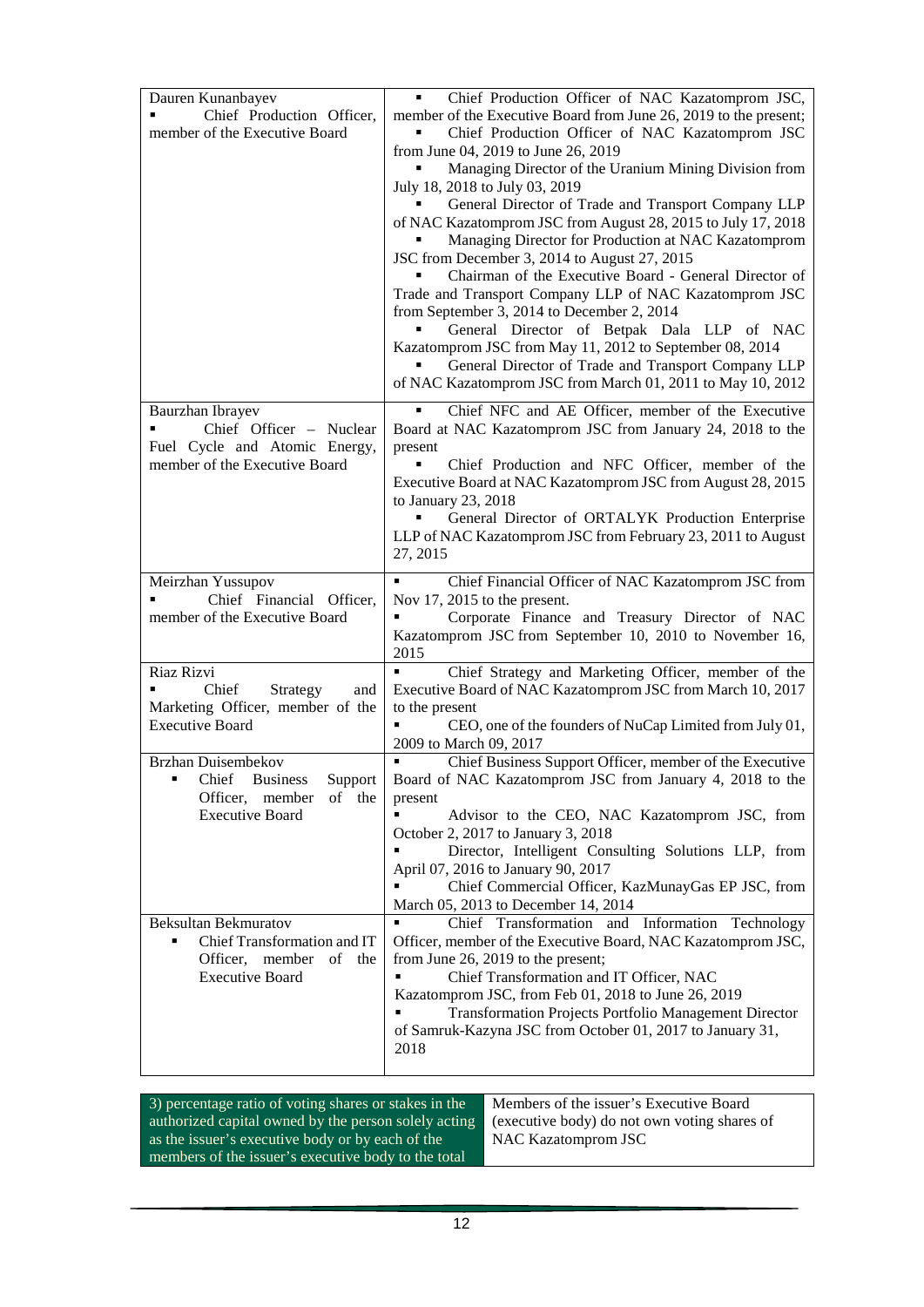number of voting shares or stakes in the issuer's authorized capital;

22. If executive body powers and authorities have been delegated to another commercial entity (managing entity), please specify:

| 1) full and abbreviated corporate name of the managing entity, and           | Powers and authorities of |
|------------------------------------------------------------------------------|---------------------------|
| location;                                                                    | the issuer's executive    |
| 2) full name of a person solely performing the functions of the managing     | body have not been        |
| entity's executive body, or full name of members of the executive board      | delegated to another      |
| and members of the board of directors (supervisory board) of the             | commercial entity         |
| managing entity;                                                             | (managing entity).        |
| 3) election dates for persons listed in subparagraph 2) of this clause, and  |                           |
| details of their employment records over the last 2 (two) years, all in date |                           |
| order;                                                                       |                           |
| 4) percentage ratio of the managing entity's voting shares (stakes in the    |                           |
| authorized capital) owned by persons listed in subparagraph 2) of this       |                           |
| clause to the total number of voting shares (stakes in the authorized        |                           |
| capital) of the managing entity;                                             |                           |
| 5) percentage ratio of the stakes in the authorized capital owned by the     |                           |
| persons listed in subparagraph 2) of this paragraph to the total number of   |                           |
| stakes in the issuer's authorized capital.                                   |                           |

## **Chapter 10. Issuer's financial and economic performance, issuer's main types of business**

23. Types of business:

| 1) core business: | national operator for the export and import of uranium |
|-------------------|--------------------------------------------------------|
|                   | and its compounds, nuclear power plant fuel, special   |
|                   |                                                        |
|                   | equipment and technologies, dual use materials         |

2) a brief description of the issuer's businesses, including the types of seasonal businesses and the share thereof in the issuer's total revenues;

Pursuant to the Charter, the issuer pursues the following types of business:

 exploration, mining, processing of uranium and its compounds, rare and rare-earth metals, production of nuclear fuel for nuclear power plants, special equipment and technologies, dual-use materials based on the IAEA guidelines;

 export and import of uranium and its compounds, rare and rare earth metals, nuclear fuel for nuclear power plants, special equipment and technologies, dual-use materials directly and/or through its subsidiaries, affiliate joint-stock companies and/or jointly controlled organizations in the manner established by law, and monitoring the sales market;

 exploration and extraction of groundwater for making sure the mining processes for uranium and its compounds, rare and rare earth metals and other minerals are supplied with water;

 trust management of property in its ownership and at its disposal as well as handing over the issuer's property to trust;

 sales of products, including, but not limited to the products of the nuclear energy complex of the Republic of Kazakhstan in the global market;

maintenance of the nationwide reserve of nuclear materials;

 assisting in monitoring geological information on uranium deposits across the Republic of Kazakhstan; representing the interests of the Republic of Kazakhstan to the full extent of the powers granted to the

issuer, protecting such interests in the external and internal markets in accordance with applicable law; participation in the delivery of the state policy to prevent predatory pricing processes in the external and

internal markets for products of the nuclear power complex of the Republic of Kazakhstan;

- offering uranium product export services;
- design, construction and operation of nuclear power plants and renewable energy facilities;

 investment business, including delivery of investment projects in subsidiaries and affiliate joint-stock companies;

- safeguarding the issuer's trade secrets, protecting state secrets;
- property rental and management;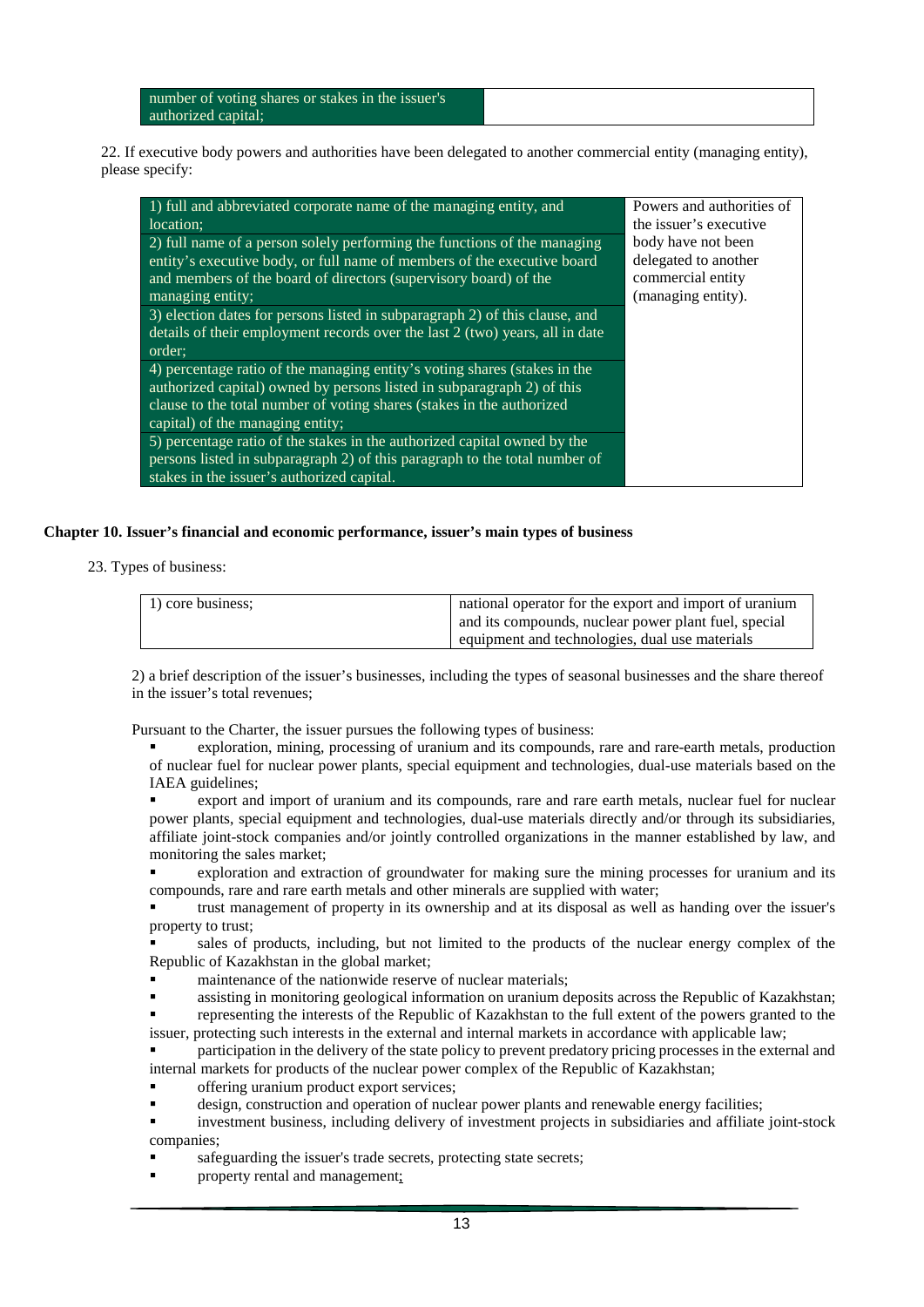the issuer has the right, in the manner and under the conditions established by law, to pursue other types of business not prohibited by law, both in the Republic of Kazakhstan and abroad.

The issuer has no other types of businesses that are seasonal.

|                                            | Share in the issuer's total income, % |         |         |         |
|--------------------------------------------|---------------------------------------|---------|---------|---------|
| Business type                              | 3m2019                                | 12m2018 | 12m2017 | 12m2016 |
| Income from sales of uranium products      | 75.86%                                | 84.36%  | 75.00%  | 67.99%  |
| Income from sales of utilities*            | 0%                                    | $0\%$   | $0\%$   | 14.60%  |
| Income from sales of beryllium<br>products | 6.10%                                 | 3.98%   | 4.77%   | 3.39%   |
| Income from sales of tantalum products     | 3.05%                                 | 3.28%   | 4.65%   | 2.98%   |
| Income from services                       | 2.76%                                 | 1.91%   | 2.89%   | 6.16%   |
| Misc                                       | 12.23%                                | 6.47%   | 12.69%  | 4.88%   |

*\* The structure of income from the sale of utilities included MAEC-Kazatomprom LLP before it was disposed from the portfolio of NAC Kazatomprom JSC.*

| 3) competition;                               | The global uranium market is made up of five largest<br>producers of uranium products: NAC Kazatomprom<br>JSC (leading position, 23% of world production in<br>2018), Orano (France), Cameco (Canada), Uranium One<br>(Canada) and CNNC/CGN (China) |  |
|-----------------------------------------------|-----------------------------------------------------------------------------------------------------------------------------------------------------------------------------------------------------------------------------------------------------|--|
| 4) factors that positively and negatively     | Significant factors affecting the performance of the                                                                                                                                                                                                |  |
| affect the profit margins (work and services) | Issuer and its subsidiaries and affiliates (hereinafter                                                                                                                                                                                             |  |
| for the issuer's main businesses;             | referred to as the Group), and which are deemed by the                                                                                                                                                                                              |  |
|                                               | Company to continue to influence the Group's                                                                                                                                                                                                        |  |
|                                               | performance in the future, include:                                                                                                                                                                                                                 |  |
|                                               | selling price<br>٠                                                                                                                                                                                                                                  |  |
|                                               | amount of production and sales – products,<br>٠                                                                                                                                                                                                     |  |
|                                               | work and services                                                                                                                                                                                                                                   |  |
|                                               | price and availability of main supplies and raw<br>٠                                                                                                                                                                                                |  |
|                                               | materials                                                                                                                                                                                                                                           |  |
|                                               | currency exchange changes<br>٠                                                                                                                                                                                                                      |  |
|                                               | taxation, including production taxes<br>٠                                                                                                                                                                                                           |  |

5) issuer's licenses (patents) and their validity, R&D costs, including R&D initiatives sponsored by the issuer;

The issuer has the following licenses:

| License                                                                                                  | License number | Validity                              |
|----------------------------------------------------------------------------------------------------------|----------------|---------------------------------------|
| State License - Handling Radioactive Substances,<br>Devices and Plants Containing Radioactive Substances | No. 19014381   | July 04, 2014 – Dec 04,<br>2019       |
| <b>State License - Handling Nuclear Materials</b>                                                        | No. 19014444   | July 05, 2019 – January<br>18, 2024   |
| State License for Geodetic Surveys and Cartographic<br>Engineering                                       | No. 00283      | May 14, 2002 - not<br>limited in time |

The issuer has the following patents:

| License                                                               | Patent number | Validity                           |
|-----------------------------------------------------------------------|---------------|------------------------------------|
| Method for thermal processing of rice husk and<br>its lignin residues | No. 17867     | March 17, 2005 – March 17.<br>2025 |

| 6) the share of imports in raw materials (works,  | As of March 31, 2019, the share of imports in raw materials  |
|---------------------------------------------------|--------------------------------------------------------------|
| services) supplied to the issuer and the share of | (works, services) supplied to the issuer is about 10%; the   |
| products (works, services) exported by the        | share of products (work, services) exported by the issuer is |
| issuer in the total volume of goods sold (works,  | about $86\%$ .                                               |
| services);                                        |                                                              |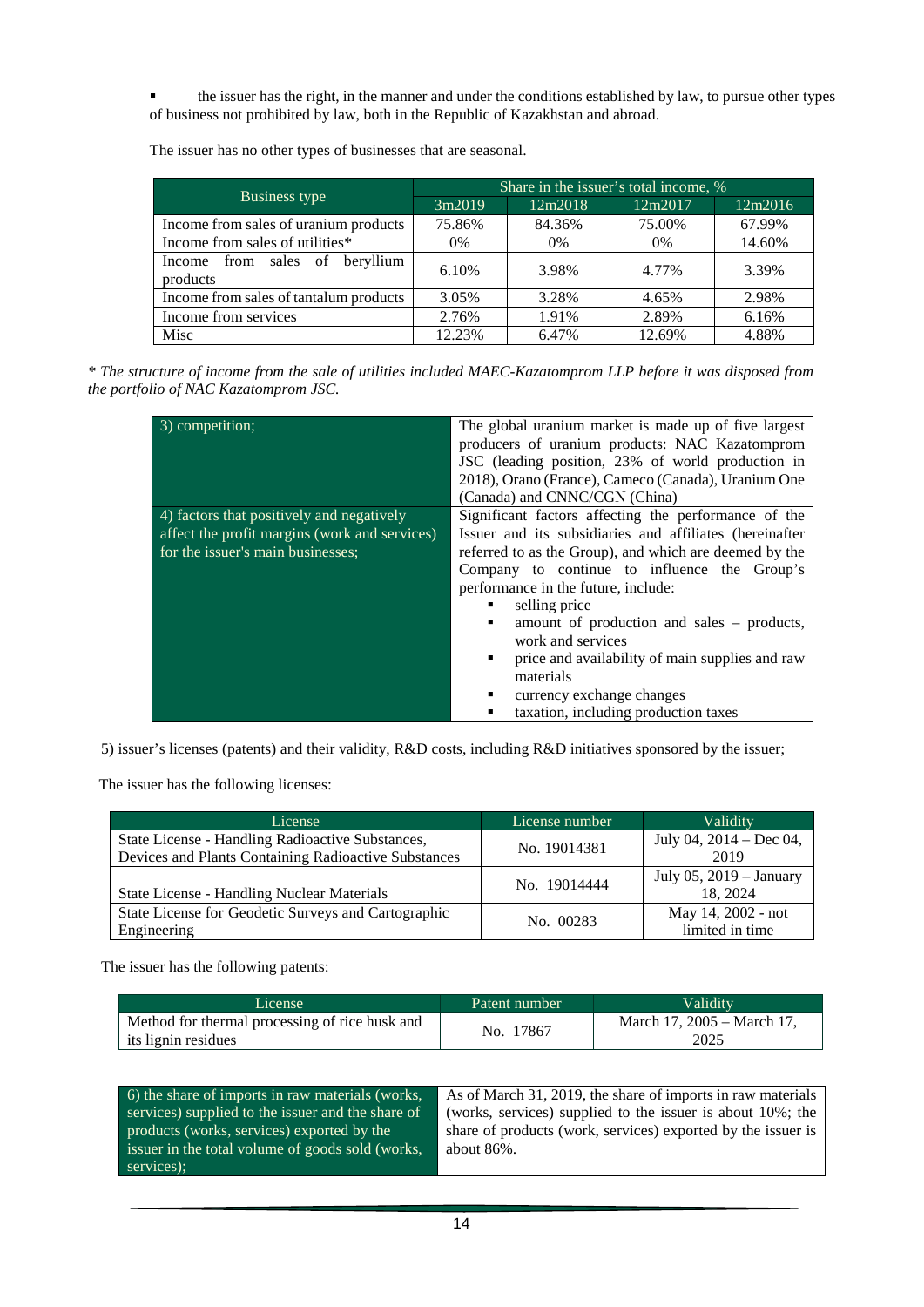| 7) details of whether the issuer is involved in<br>litigations associated with the risk of business<br>termination or change in the issuer's business,<br>recovery of monetary and other liabilities in the<br>amount of 10 (ten) or more percent of the<br>issuer's total assets, the nature of the lawsuits in<br>which the issuer is involved; | Currently, the issuer is not involved in civil and<br>administrative lawsuits related to the risk of termination or<br>change of the issuer's business, as well as recovery of<br>monetary and other liabilities amounting to more than 1,000<br>MCI in value.                                                                                                                                                                                                                                                                                                                                                                                                                                                                                                                                                                                                                                                                                                                                                                                                                                                                                                                                                                                                                                                                                                                                                                                                                                                                                                                                                                                                                                                                                                                                                                                                                                                                                                                                                                                                        |
|---------------------------------------------------------------------------------------------------------------------------------------------------------------------------------------------------------------------------------------------------------------------------------------------------------------------------------------------------|-----------------------------------------------------------------------------------------------------------------------------------------------------------------------------------------------------------------------------------------------------------------------------------------------------------------------------------------------------------------------------------------------------------------------------------------------------------------------------------------------------------------------------------------------------------------------------------------------------------------------------------------------------------------------------------------------------------------------------------------------------------------------------------------------------------------------------------------------------------------------------------------------------------------------------------------------------------------------------------------------------------------------------------------------------------------------------------------------------------------------------------------------------------------------------------------------------------------------------------------------------------------------------------------------------------------------------------------------------------------------------------------------------------------------------------------------------------------------------------------------------------------------------------------------------------------------------------------------------------------------------------------------------------------------------------------------------------------------------------------------------------------------------------------------------------------------------------------------------------------------------------------------------------------------------------------------------------------------------------------------------------------------------------------------------------------------|
| 8) other risk factors impacting the issuer's<br>business.                                                                                                                                                                                                                                                                                         | The issuer is exposed to the following basic risks:<br>uranium price volatility can have a significant<br>adverse effect on the issuer;<br>major accidents affecting the nuclear industry can<br>٠<br>lead to a sharp drop in uranium prices, which can<br>have a significant adverse effect on the issuer;<br>nuclear energy competes with a number of other<br>٠<br>energy sources;<br>nuclear energy is prone to risk of public opinion;<br>٠<br>the issuer faces competition from other suppliers;<br>٠<br>currently, the issuer depends on a small number of<br>٠<br>customers that buy a significant portion of the<br>issuer's uranium, and this concentration of<br>customers may increase;<br>the issuer may lose a national operator status;<br>٠<br>unfavorable forecasts concerning the issuer's<br>٠<br>acknowledgment of current uranium reserves and<br>resources and/or discovery of new ones are<br>possible;<br>issuer's uranium extraction and transportation<br>٠<br>business depends on operational risks, hazards and<br>unforeseen failures;<br>availability and cost of sulfuric acid significantly<br>٠<br>affects the issuer's continuity and commercial<br>viability;<br>a significant part of the uranium reserves that the<br>٠<br>issuer expects from site development belongs to<br>jointly controlled companies and affiliates and is<br>prone to risk of joint product development;<br>the issuer may face difficulties using the railways<br>٠<br>connecting Kazakhstan with neighboring countries<br>or other transport infrastructure;<br>issuer's performance is subject to economic,<br>political and legal changes in China, India and<br>Southeast Asia;<br>issuer is subject to changes in national and<br>international<br>standards<br>for<br>environmental<br>protection, operation, safety and other rules;<br>successful delivery of the issuer's strategy depends<br>on the experience and expertise of the top<br>management, as well as on the ability to attract and<br>retain experienced and qualified personnel; |
|                                                                                                                                                                                                                                                                                                                                                   | the issuer may fail to obtain commercially viable<br>٠<br>financing or any financing at all for its business,<br>strategy delivery, expansion of operations and local<br>infrastructure;<br>some clients and business partners may face US<br>and EU sanctions.                                                                                                                                                                                                                                                                                                                                                                                                                                                                                                                                                                                                                                                                                                                                                                                                                                                                                                                                                                                                                                                                                                                                                                                                                                                                                                                                                                                                                                                                                                                                                                                                                                                                                                                                                                                                       |

24. Consumers and suppliers of the issuer's goods (works, services) that account for 10 (ten) or more percent of the total value of the goods (works, services) produced or consumed by the issuer:

The distribution of the issuer's sales as of March 31, 2019 by countries of the main consumers looks as follows: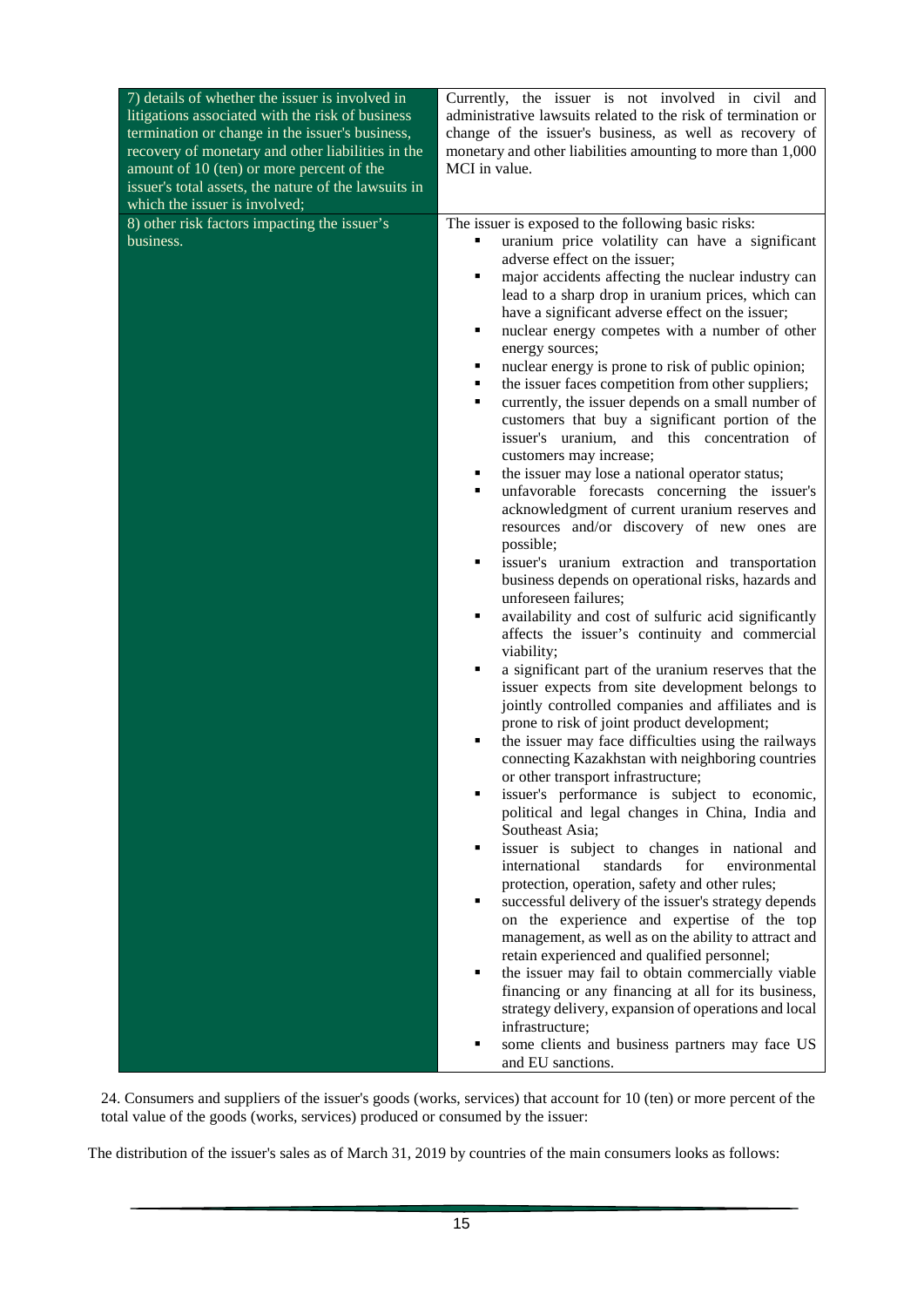|                                   | in million tenge |
|-----------------------------------|------------------|
|                                   | March 31, 2019   |
|                                   | (unaudited)      |
| China                             | 12.663           |
| France                            | 11.263           |
| Russia                            | 9.854            |
| Kazakhstan                        | 8.085            |
| Canada                            | 6.876            |
| US                                | 4.240            |
| Ukraine                           | 2.668            |
| Germany                           | 610              |
| India                             | 8                |
| Misc                              | 956              |
| <b>Total consolidated revenue</b> | 57.223           |

The issuer has a group of buyers under common control that account for more than 10% of the issuer's consolidated revenue. This revenue of USD12.663 million is the revenues from uranium products.

The issuer's total expenses related to the acquisition of goods, works and services as of March 31, 2019 equaled to 46,801 million tenge (39,118 million tenge in cost of goods sold, 1,445 million tenge in selling costs, 6,229 million tenge in general and administrative expenses), including the raw materials as the most significant share of expenses.

The major suppliers for this item are subsidiaries, affiliates and other entities from which the issuer purchases uranium products to be later sold under its contracts.

25. The issuer's assets making up 10 (ten) or more percent of the issuer's total assets, the corresponding carrying value for each asset.

As of March 31, 2019, the total value of the issuer's assets is 1,352,035 million tenge.

Assets that make up 10 (ten) or more percent of the total assets are as follows:

- mineral licenses worth 26.72% or 361,301 million tenge

- reserves worth 14.42% or 194,896 million tenge

- fixed assets worth 12.5% or 169,066 million tenge

- costs of production preparations worth 10.07% or 136,202 million tenge.

26. Accounts receivable in the amount of 10 (ten) or more percent of the book value of the issuer's assets:

As of March 31, 2019, the total book value of the issuer's assets is 1,352,035 million tenge.

The total amount of receivables is 41,725 million tenge or 3.09% of the book value of assets, including 41,645 million tenge, or 3.08% in short-term receivables.

The issuer has no debtors whose debts amount to 10 (five) or more percent of the book value of assets.

27. The issuer's accounts payable amounting to 10 (ten) or more percent of the book value of the issuer's liabilities:

As of March 31, 2019, the total book value of the issuer's liabilities is 376,359 million tenge.

The total amount of accounts payable is 42,477 million tenge, or 11.29% of the book value of liabilities, including 41,822 million tenge or 11.11% in short-term accounts payable.

The issuer does not have lenders the debt to whom is 10 (ten) and more percent of the book value of liabilities.

28. Issuer's leverage.

The issuer's financial leverage is shown as of the last day of each of the last two completed financial years, and as of the end of the last quarter before documents are submitted for state registration of a bond issue or bond program or – if the issuer's financial statements are submitted for the next-to-last quarter before documents are submitted for state registration of a bond issue or bond program - as of the end of the next-to-last quarter before documents are submitted for the state registration of the bond issue or bond program.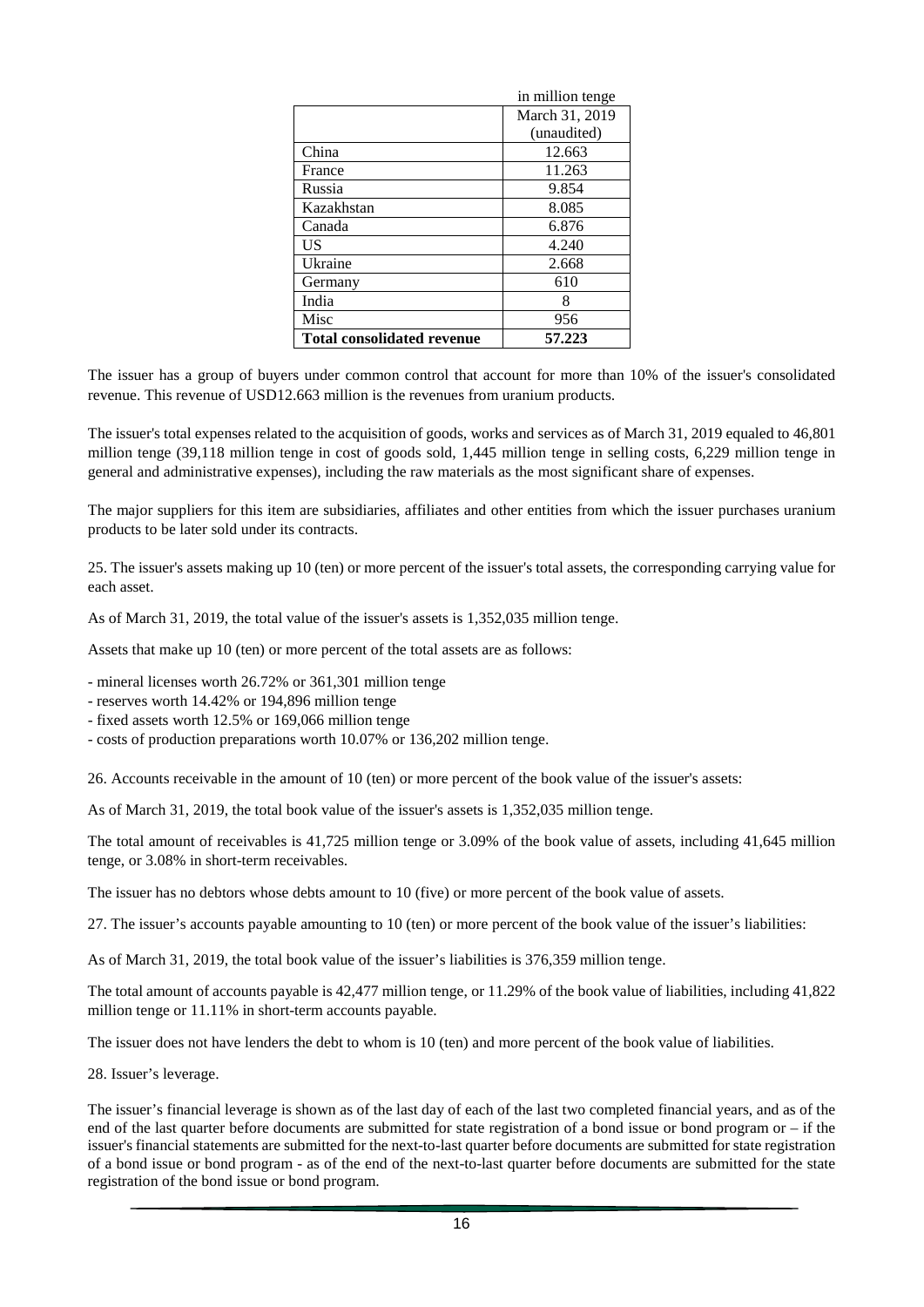The financial leverage is as follows:

| Dec 31, 2017 | Dec 31, 2018      | March 31, 2019 |
|--------------|-------------------|----------------|
| 0.46         | $\Lambda$<br>U.43 | 0.39           |

29. Net cash flows received from the issuer's business for the last two completed financial years, as calculated on the basis of its financial statements and confirmed by the audit report.

As of December 31, 2018, the net flow of cash and cash equivalents equaled to (121,245) million tenge.

|                                                                      | in million tenge |
|----------------------------------------------------------------------|------------------|
|                                                                      | 2018 (audited)   |
| Cash flows from operating business                                   | 58,327           |
| Cash flows from investment operations                                | (40,279)         |
| Cash flows from financial operations                                 | (139,272)        |
| Net increase in cash and cash equivalents                            | (121, 245)       |
| Cash and cash equivalents at the beginning of the year               | 239,936          |
| The effect of changes in exchange rates on cash and cash equivalents | 10,128           |
| Changes in provision for depreciation of cash and cash equivalents   | (21)             |
| Cash and cash equivalents at the end of the year                     | 128,819          |

30. All registered issues of the issuer's debt securities (except for redeemed and canceled bond issues) before the date of the decision on this bond issue:

| the total number, type and par value of debt<br>securities for each issue, date of state<br>registration of each issue of debt securities,<br>number of offered debt securities for each issue,<br>as well as the total amount of funds raised from<br>the offering of debt securities, accrued and paid<br>interest for each issue of debt securities, number<br>of redeemed debt securities and the date of their<br>redemption;                            | 70,000,000 (seventy million) pieces of index-<br>linked unsecured coupon bonds with a par value of<br>1,000 tenge.<br>Issue state registration date $-$ October 09, 2018<br>(KZ2C0M13F960).<br>Issue is offered in full.<br>The total amount of funds raised from the offering<br>is 70,000 million tenge,<br>The amount of accrued interest as of March 31,<br>$2019$ is 1,557 million tenge<br>Pursuant to the bond issue prospectus (NIN:<br>KZ2C0M13F960), no interest was paid. Interest on<br>the issue of bonds (NIN: KZ2C0M13F960) is paid<br>after every 12 (twelve) months from the issue date.<br>Bonds (NIN:KZ2C0M13F960) have not been |
|---------------------------------------------------------------------------------------------------------------------------------------------------------------------------------------------------------------------------------------------------------------------------------------------------------------------------------------------------------------------------------------------------------------------------------------------------------------|-----------------------------------------------------------------------------------------------------------------------------------------------------------------------------------------------------------------------------------------------------------------------------------------------------------------------------------------------------------------------------------------------------------------------------------------------------------------------------------------------------------------------------------------------------------------------------------------------------------------------------------------------------|
| any known details of the issuer's failure to meet<br>its obligations to holders of securities (interest<br>on bonds not paid or paid late), including the<br>size of unfulfilled obligations and overdue<br>periods, amount of interest on securities accrued<br>but not paid (separately by type and issue);<br>if the offering or trading of non-government<br>securities has been suspended (resumed), please<br>specify what governmental agency has made | redeemed.<br>The issuer has not defaulted on the issued bond<br>obligations.<br>no such offering or trading of a bond issue has<br>been suspended (resumed).                                                                                                                                                                                                                                                                                                                                                                                                                                                                                        |
| these decisions, the basis and date of the<br>decision;<br>markets in which the issuer's securities are<br>traded, including exchanges;                                                                                                                                                                                                                                                                                                                       | Issuer's bonds are traded in the unorganized<br>securities market.                                                                                                                                                                                                                                                                                                                                                                                                                                                                                                                                                                                  |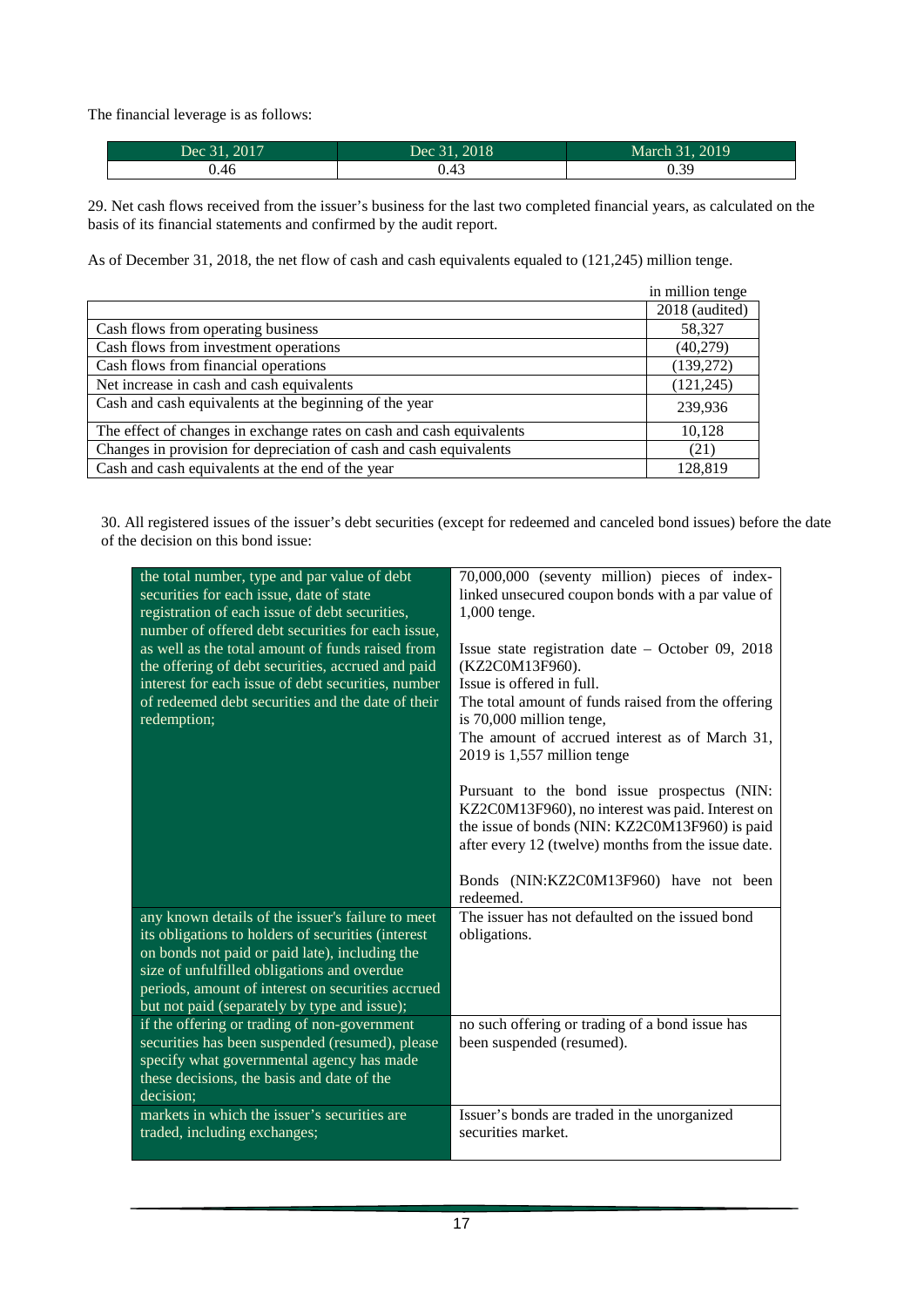rights granted by each type of current bonds to their holders, including rights exercised in response to breaches of limitations (covenants) and stipulated by the securities contracts entered into with holders; specify the manner in which such rights are exercised

Rights granted to the bond holders:

right to be entitled to indexed par value upon redemption of bonds in the manner and terms stipulated by the bond issue prospectus (NIN:KZ2C0M13F960);

• to receive a fixed coupon on bonds in the manner and terms stipulated by the bond issue prospectus (NIN:KZ2C0M13F960);

• to sell and otherwise dispose of bonds freely;

• right to have their claims met, and to demand redemption of bonds, in cases and in the manner prescribed by the legislation of the Republic of Kazakhstan;

• right to receive information about the issuer's business and financial standing in accordance with the legislation of the Republic of Kazakhstan, as well as in the manner provided by the issuer's internal rules;

• right to demand bond redemption in case of events giving rise to redemption of bonds as envisaged by article 15 and subparagraphs 1) and 2) of clause 2 of Article 18-4 of the Law No. 461- II "On the Securities Market" dated July 2, 2003 as well as if the issuer has breached limitations (covenants) specified in clause 11 of the bond issue prospect (NIN: KZ2C0M13F960);

right to demand early bond redemption and indexed par value and accrued interest to be paid if JSC SWF Samruk-Kazyna ceases to own 50% +1 ordinary share of the issuer;

• other rights arising from ownership of bonds.

In case of events giving rise to bond redemption as provided in Article 15 and subparagraphs 1) and 2) of clause 2 of Article 18-4 of the Law No. 461-II "On the Securities Market" dated July 2, 2003 as well as in cases where JSC SWF Samruk-Kazyna ceases to own 50% +1 ordinary share of the issuer, or the issuer breaches limitations (covenants) in clause 11 of the bond issue prospectus (NIN: KZ2C0M13F960) (hereinafter referred to as the "Events"), the issuer shall inform the bond holders of occurrence thereof by posting a message on the Issuer's corporate website [www.kazatomprom.kz,](http://www.kazatomprom.kz/) and corporate website of the Financial Reporting Depository [www.dfo.kz](http://www.dfo.kz/) within 5 (five) business days of the occurrence date, including:

 $\checkmark$  information on which of the said events giving rise to the bond redemption is taking place;

 $\checkmark$  the list of the actions the bond holders can take to get their claims met, including the procedure and timelines for requesting the bond redemption;

other information on the Issuer's decision.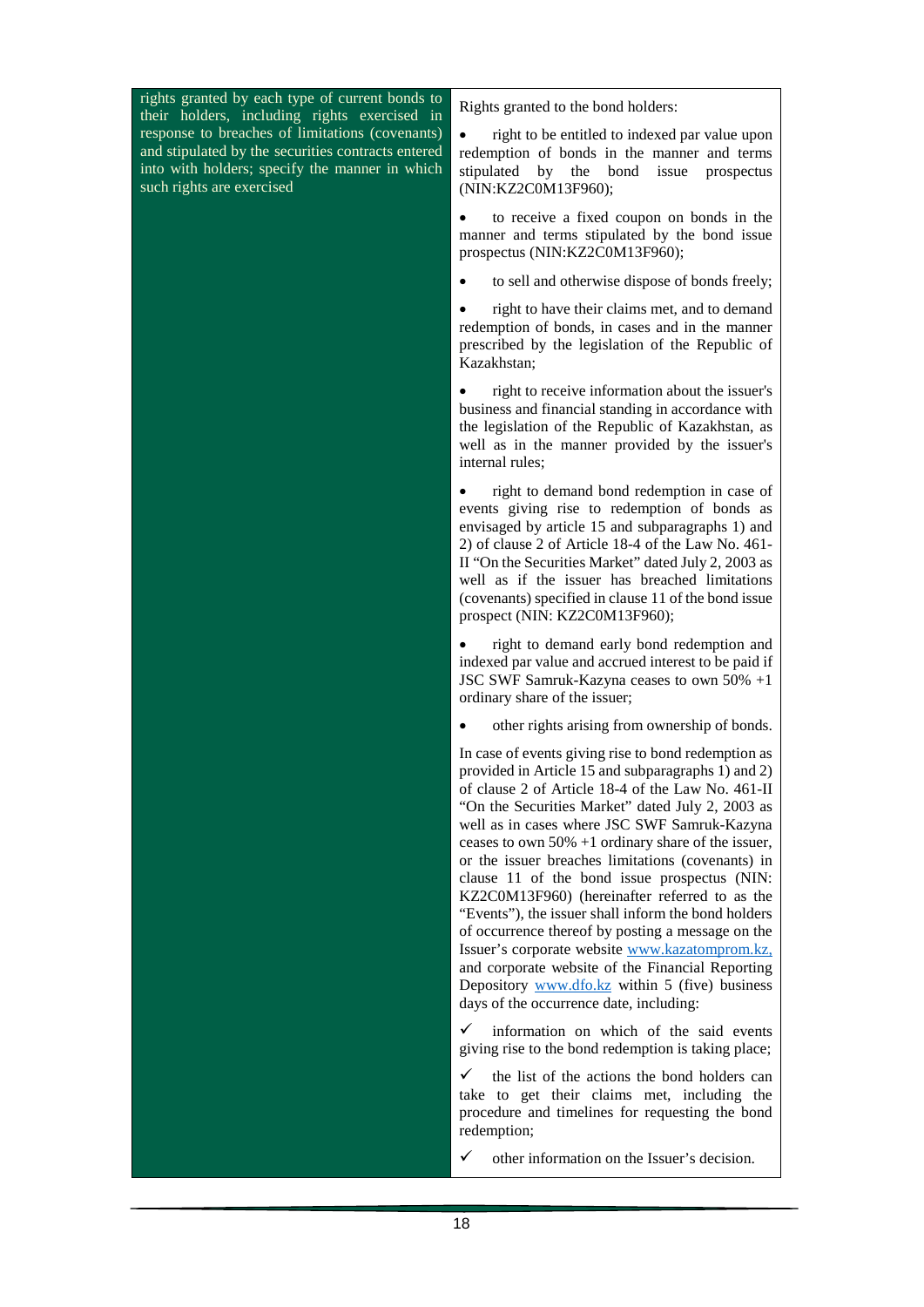In case of events giving rise to bond redemption as provided in subparagraphs 1) and 2) of clause 2 of Article 18-4 of the Law No. 461-II "On the Securities Market" dated July 2, 2003, the issuer must repurchase the bonds at a price corresponding to index-linked par value of bonds on the redemption date, plus interest accrued.

In case of events giving rise to bond redemption as provided in Article 15 of the Law No. 461-II "On the Securities Market" dated July 2, 2003 as well as in cases where JSC SWF Samruk-Kazyna ceases to own 50% +1 ordinary share of the Issuer, or the issuer breaches limitations (covenants) set in clause 11 of the bond issue prospectus (NIN: KZ2C0M13F960), the issuer shall, once requested by the bond holders, redeem the bonds at a price corresponding to an indexed par value of the bonds, plus interest accrued.

Bonds may not be redeemed by the issuer at the request of the bond holders in other cases, except as provided by the terms of the bond issue prospectus (NIN: KZ2C0M13F960).

The bondholder may – within 10 (ten) calendar days from the date of the first publication of information on the occurrence of the events giving rise to the bond redemption as provided in this clause – send a written request to the Issuer on the redemption of the bonds.

After the first application has been received, the issuer's Board of Directors will decide on the redemption.

The decision of the issuer's Board of Directors on the bond redemption will be communicated to the bond holders within 3 (three) business days from the date of the decision by posting information on the Issuer's corporate website [www.kazatomprom.kz](http://www.kazatomprom.kz/) and/or through media as identified by the Issuer's charter and on the corporate website of the Financial Reporting Depository [www.dfo.kz.](http://www.dfo.kz/)

The Bonds shall be redeemed within a period not exceeding 60 (sixty) calendar days from the date of receipt of a written application from the bond holder.

Bonds are to be redeemed by wire transfer of the amounts payable to the current bank accounts of the bond holders.

The bonds will be repurchased only against written applications submitted by the holders of the bonds. Bond holders who have not submitted redemption applications are entitled to have their bonds redeemed at the end of their maturity as specified in the terms of the bond issue prospectus (NIN: KZ2C0M13F960).

Interest and/or principal debt will be paid in cash.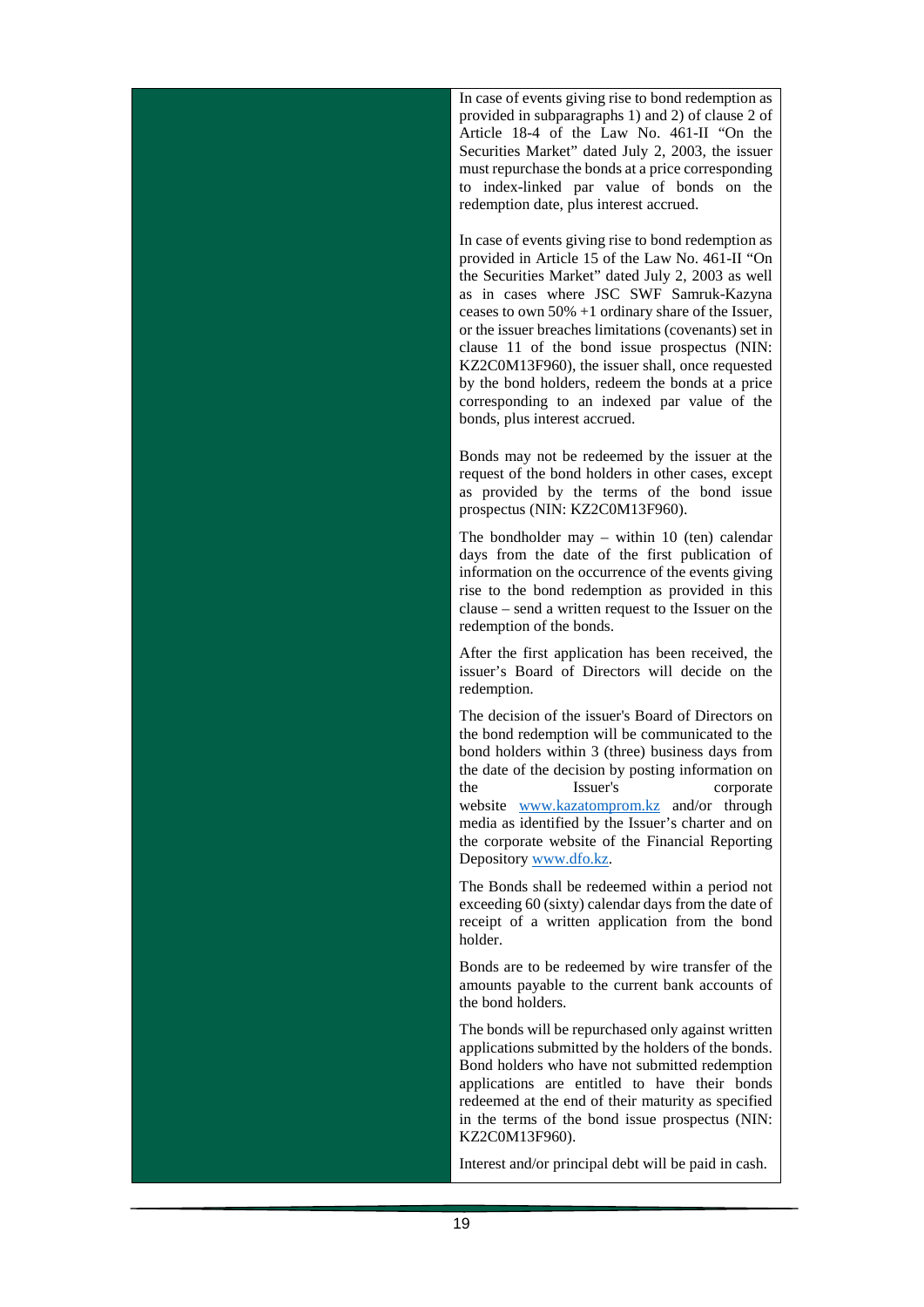Bond holders have no rights to be entitled to any other property equivalent or other property rights from the Issuer.

# **Chapter 11. Additional details of the issuer and securities offered by it**

# 31. Rights entitled to a bond holder:

| 1) right to receive from the issuer - within the<br>period specified by the bond issue prospectus -<br>the bond par value or to receive another<br>property equivalent, as well as the right to<br>receive a fixed interest on the par value or<br>other property rights established by the bond<br>issue prospectus; | right to receive index-linked par value upon<br>$\bullet$<br>redemption of the Bonds in the manner and terms<br>stipulated by the terms of the Bond issue;<br>$\bullet$<br>to receive a fixed coupon on the Bonds in the<br>manner and terms stipulated by the terms of the Bond<br>issue;<br>bond holders do not have any rights to receive from<br>$\bullet$<br>the Issuer any other property equivalent or other property<br>rights.                                                                                                                                                                                                                                                                                                                                                                         |
|-----------------------------------------------------------------------------------------------------------------------------------------------------------------------------------------------------------------------------------------------------------------------------------------------------------------------|-----------------------------------------------------------------------------------------------------------------------------------------------------------------------------------------------------------------------------------------------------------------------------------------------------------------------------------------------------------------------------------------------------------------------------------------------------------------------------------------------------------------------------------------------------------------------------------------------------------------------------------------------------------------------------------------------------------------------------------------------------------------------------------------------------------------|
| 2) right to bond redemption option, terms,<br>procedure for the exercise of this right,<br>including those in case of violation of<br>covenants (limitations) envisaged by the bond<br>issue prospectus;                                                                                                              | the right to demand redemption of the Bonds in case<br>٠<br>of events giving rise to bond redemption as provided in<br>Articles 15 and 18-4 of the Law of the Republic of<br>Kazakhstan No. 461-II dated July 2, 2003 "On the<br>Securities Market", as well as if the Issuer is in breach of<br>the limitations (covenants) specified in clause 12 of this<br>Prospectus;                                                                                                                                                                                                                                                                                                                                                                                                                                      |
|                                                                                                                                                                                                                                                                                                                       | right to demand early redemption of the Bonds and<br>٠<br>entitlement to indexed par value and accrued interest in<br>cases when JSC SWF Samruk-Kazyna ceases to own 50%<br>+1 ordinary share of the Issuer;                                                                                                                                                                                                                                                                                                                                                                                                                                                                                                                                                                                                    |
|                                                                                                                                                                                                                                                                                                                       | In case of events giving rise to bond redemption as<br>provided in Article 15 and subparagraphs 1) and 2) of<br>clause 2 of Article 18-4 of the Law No. 461-II "On the<br>Securities Market" dated July 2, 2003 as well as in cases<br>where JSC SWF Samruk-Kazyna ceases to own $50\% +1$<br>ordinary share of the issuer, or the issuer breaches<br>limitations (covenants) in clause 12 of this Prospectus, the<br>Issuer shall inform the holders of the Bonds of occurrence<br>thereof by posting a message on the Issuer's corporate<br>website www.kazatomprom.kz, the corporate website of<br>Kazakhstan Stock Exchange JSC www.kase.kz and<br>website<br>of<br>the<br>Financial<br>corporate<br>Reporting<br>Depository www.dfo.kz within 5 (five) business days of<br>the occurrence date, including: |
|                                                                                                                                                                                                                                                                                                                       | ✓<br>information on which of the said events giving rise<br>to the bond redemption is taking place;                                                                                                                                                                                                                                                                                                                                                                                                                                                                                                                                                                                                                                                                                                             |
|                                                                                                                                                                                                                                                                                                                       | ✓<br>the list of the actions the holders of the Bonds can<br>take to get their claims met, including the procedure and<br>timelines for requesting the bond redemption;                                                                                                                                                                                                                                                                                                                                                                                                                                                                                                                                                                                                                                         |
|                                                                                                                                                                                                                                                                                                                       | ✓<br>other information on the Issuer's decision.                                                                                                                                                                                                                                                                                                                                                                                                                                                                                                                                                                                                                                                                                                                                                                |
|                                                                                                                                                                                                                                                                                                                       | In case of events giving rise to redemption of the Bonds as<br>provided in subparagraphs 1) and 2) of clause 2 of Article<br>18-4 of the Law No. 461-II "On the Securities Market"<br>dated July 2, 2003, the Issuer shall redeem the Bonds at<br>the highest of the following prices:<br>a price corresponding to the par value of non-government<br>bonds, plus the interest accrued;<br>fair market value of non-government bonds.                                                                                                                                                                                                                                                                                                                                                                           |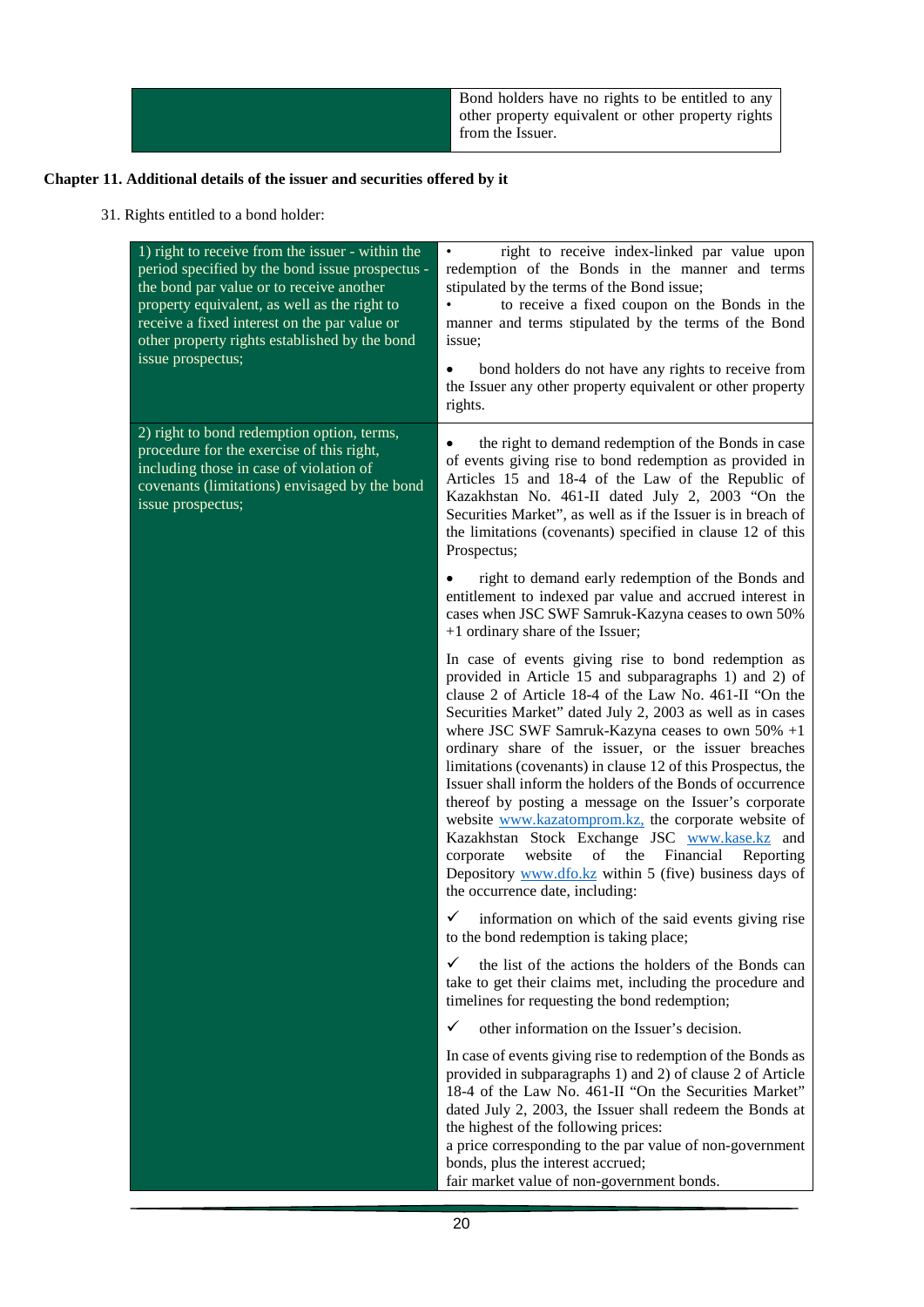|                                   | In case of events giving rise to redemption of the Bonds as<br>provided in Article 15 of the Law No. 461-II "On the<br>Securities Market" dated July 2, 2003 as well as in cases<br>where JSC SWF Samruk-Kazyna ceases to own $50\% +1$<br>ordinary share of the Issuer, or the issuer breaches<br>limitations (covenants) set in clause 12 of this prospectus,<br>the Issuer shall, once requested by the holders of the<br>Bonds, redeem the Bonds at a price corresponding to an<br>indexed par value of the Bonds, plus interest accrued.                 |
|-----------------------------------|---------------------------------------------------------------------------------------------------------------------------------------------------------------------------------------------------------------------------------------------------------------------------------------------------------------------------------------------------------------------------------------------------------------------------------------------------------------------------------------------------------------------------------------------------------------|
|                                   | The holder of the Bonds may $-$ within 10 (ten) calendar<br>days from the date of the first publication of information<br>on the occurrence of the events giving rise to the<br>redemption of the Bonds provided for in this clause – send<br>a written request to the Issuer on the redemption of the<br>Bonds.                                                                                                                                                                                                                                              |
|                                   | After the first bond redemption request is received, the<br>Issuer's Board of Directors shall decide on the redemption.                                                                                                                                                                                                                                                                                                                                                                                                                                       |
|                                   | The decision of the Issuer's Board of Directors on the<br>redemption of the Bonds will be communicated to the<br>holders of the Bonds within 3 (three) business days from<br>the date of the decision by posting information on the<br>Issuer's corporate website www.kazatomprom.kz and/or<br>through media as identified by the Issuer's charter as well<br>as by posting information on the official website of<br>Kazakhstan Stock Exchange JSC www.kase.kz,<br>and<br>website<br>of<br>the Financial<br>Reporting<br>corporate<br>Depository www.dfo.kz. |
|                                   | The Bonds shall be redeemed within a period not<br>exceeding 60 (sixty) calendar days from the date of receipt<br>of a written application from the holder of the Bonds.                                                                                                                                                                                                                                                                                                                                                                                      |
|                                   | Bonds are to be redeemed by wire transfer of the amounts<br>payable to the current bank accounts of the holders of the<br>Bonds.                                                                                                                                                                                                                                                                                                                                                                                                                              |
|                                   | The bonds will be repurchased only against written<br>applications submitted by the holders of the bonds. Bond<br>holders who have not submitted redemption applications<br>are entitled to have their bonds redeemed at the end of their<br>maturity as specified in the terms of the bond issue.                                                                                                                                                                                                                                                            |
| 3) other rights and entitlements. | right to sell and otherwise dispose of the Bonds<br>٠<br>freely;                                                                                                                                                                                                                                                                                                                                                                                                                                                                                              |
|                                   | right to receive information about the Issuer's<br>business and financial standing in accordance with the<br>legislation of the Republic of Kazakhstan, as well as in the<br>manner provided by the Issuer's internal rules and those of<br>Kazakhstan Stock Exchange JSC;                                                                                                                                                                                                                                                                                    |
|                                   | right to repo transactions with Bonds;                                                                                                                                                                                                                                                                                                                                                                                                                                                                                                                        |
|                                   | other rights arising from the ownership of Bonds.<br>$\bullet$                                                                                                                                                                                                                                                                                                                                                                                                                                                                                                |

32. Details of events giving rise to a potential default on bonds:

| 1) list of events the     | Default is failure to fulfill obligations on securities and other financial            |  |
|---------------------------|----------------------------------------------------------------------------------------|--|
| occurrence of which       | instruments. An event the occurrence of which may give rise to a default on the        |  |
| makes it possible for the | Issuer's Bonds (hereinafter referred to as the "Default Event") is an Issuer's partial |  |
|                           | or complete failure in its obligations to pay the principal and/or coupon on the       |  |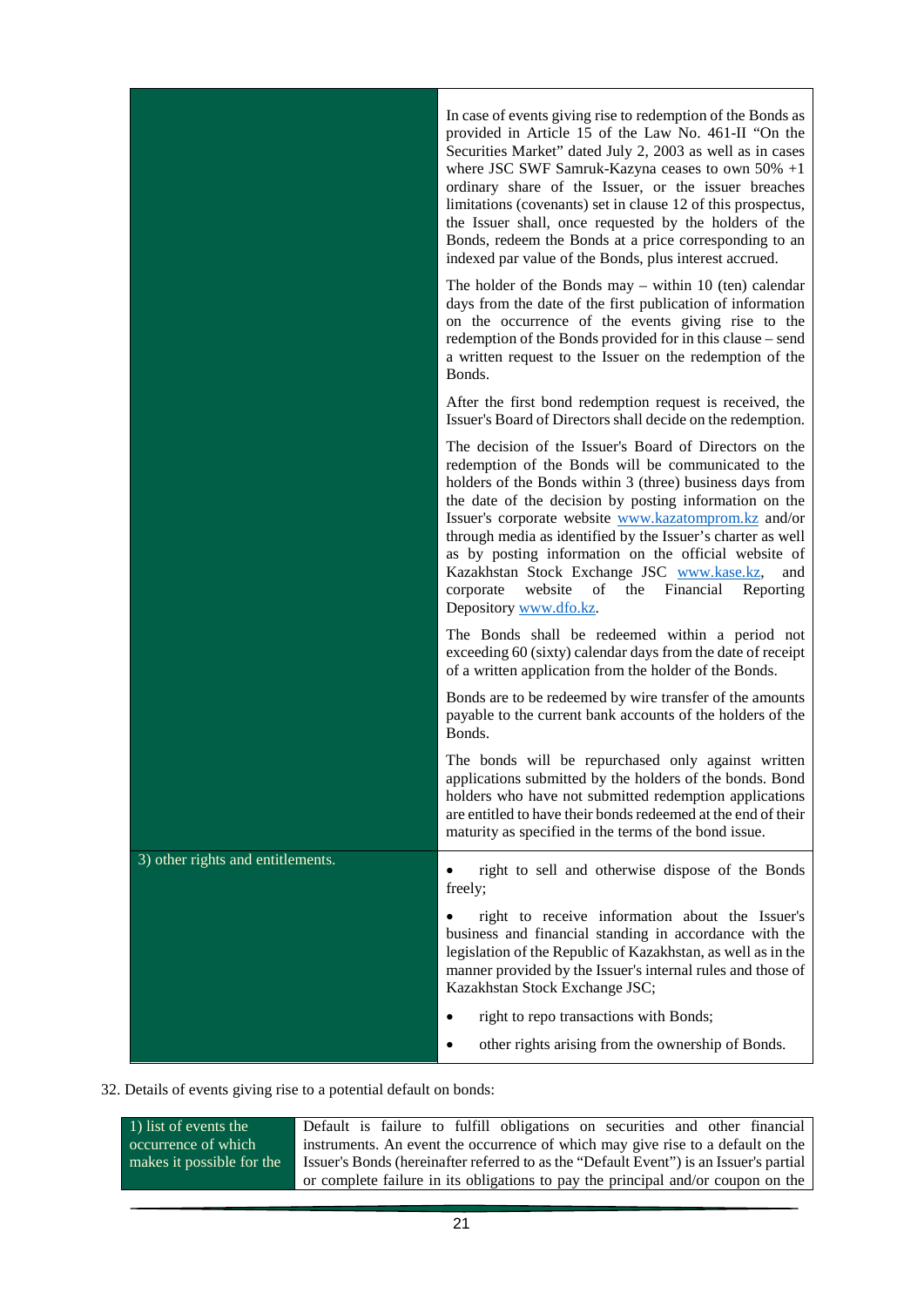| issuer's obligations to be<br>defaulted;                                                                                                                                                                     | Bonds within terms of payment of interest and/or indexed par value as established<br>by these conditions of the bond issue.<br>Failure to comply with any of the limitations (covenants) as specified in clause<br>12 of this Prospectus shall be equivalent to Default Events.<br>The failure to pay interest and/or indexed par value of the Bonds or inability to<br>pay them in full within the timeframe established by these terms of the bond issue<br>shall not be a Default Event, should such failure result from the Issuer having<br>received inaccurate or incomplete details of the bond holders' bank account,<br>making it impossible for the Issuer to pay interest and/or indexed face value, or<br>from "The Integrated Securities Registrar" JSC's failure to provide the Issuer with<br>the register of bondholders within the time limits established by law and the<br>agreement. |
|--------------------------------------------------------------------------------------------------------------------------------------------------------------------------------------------------------------|----------------------------------------------------------------------------------------------------------------------------------------------------------------------------------------------------------------------------------------------------------------------------------------------------------------------------------------------------------------------------------------------------------------------------------------------------------------------------------------------------------------------------------------------------------------------------------------------------------------------------------------------------------------------------------------------------------------------------------------------------------------------------------------------------------------------------------------------------------------------------------------------------------|
| 2) measures to be taken<br>by the issuer in the event<br>of a default on bonds,                                                                                                                              | Upon the Default Event, the Issuer shall make every effort to eliminate the causes<br>of the Default Event and enforce the rights of the holders of the Bonds.<br>Upon the Default Event, the Issuer shall pay the holders of the Bonds a penalty<br>for each overdue day calculated on the basis of the double base rate of the National                                                                                                                                                                                                                                                                                                                                                                                                                                                                                                                                                                |
| including procedures for<br>protecting the rights of<br>bondholders in the event<br>of default on payment of<br>interest on bonds,<br>including the procedure<br>and terms for<br>restructuring obligations; | Bank of the Republic of Kazakhstan (on a year-on-year basis) on the day on which<br>the monetary obligation or a corresponding part thereof is met, but not in excess<br>of the following, whichever is greater: (i) 10% of the index-linked par value of<br>the Bonds or (ii) the amount of losses (real damage and loss of profit) incurred by<br>the holders of the Bonds.                                                                                                                                                                                                                                                                                                                                                                                                                                                                                                                            |
|                                                                                                                                                                                                              | The Issuer must inform the holders of the Bonds of occurrence of the Default<br>Event<br>by<br>posting<br>the<br>$\mathbf{a}$<br>Issuer's<br>message<br>corporate<br>on<br>website www.kazatomprom.kz, website of Kazakhstan Stock Exchange<br>JSC www.kase.kz and corporate website of the Financial Reporting<br>Depository www.dfo.kz.                                                                                                                                                                                                                                                                                                                                                                                                                                                                                                                                                                |
|                                                                                                                                                                                                              | The holders of the Bonds may $-$ within 10 (ten) calendar days from the date of<br>the first publication of information on the occurrence of the Default Event -<br>demand the redemption of their Bonds or exercise rights of claim to the Bonds at<br>an index-linked par value of the Bonds plus coupon accrued, by lodging a relevant<br>written request for redemption or exercise of rights of claims to Bonds.                                                                                                                                                                                                                                                                                                                                                                                                                                                                                    |
|                                                                                                                                                                                                              | Having received the first of such claims, the Issuer shall redeem $-$ within 60<br>(sixty) calendar days of receipt of such claim – and inform Bond holders of such<br>forthcoming redemption of Bonds or rights of claims to Bonds by posting a<br>message on the website www.kazatomprom.kz, website of Kazakhstan Stock<br>Exchange JSC www.kase.kz and corporate website of the Financial Reporting<br>Depository www.dfo.kz within 3 (three) business days after the day the Issuer's<br>Board of Directors decided on the repurchase of the Bonds.                                                                                                                                                                                                                                                                                                                                                 |
|                                                                                                                                                                                                              | In cases when the Issuer defaulted on the coupon payment prior to the expiration<br>of the Bonds' maturity, holders of the Bonds who have not submitted written<br>requests for their Bonds to be redeemed shall have the right to have their Bonds<br>redeemed at the end of their maturity.<br>In the case of a default on the Bonds, a decision on the restructuring of the Issuer's<br>obligations is taken by the Issuer's authorized body with the agreement of the<br>creditors in accordance with the legislation of the Republic of Kazakhstan, and<br>based on the rights granted by the Bond to its holder. The procedure and<br>conditions for the restructuring of the obligations are agreed between the Issuer<br>and the holders of the Bonds through negotiations in the case of a default on the<br>Bonds.                                                                             |
|                                                                                                                                                                                                              | The Issuer shall be exempted from responsibility for partial or complete failure to<br>meet its obligations if such failure has been the result of force majeure<br>circumstances. Force majeure refers to circumstances that were not to be<br>predicted or prevented (including, but not limited to: natural disasters, military<br>operations). In the event of force majeure circumstances, the term for the Issuer<br>to meet its obligations shall be postponed in proportion to the period of time<br>during which such circumstances and their consequences are in effect.                                                                                                                                                                                                                                                                                                                       |
| 3) the procedure,<br>timeframe and methods                                                                                                                                                                   | In the case of a Default Event, the Issuer shall inform the holders of the Bonds of<br>the Default Event within the time period stipulated by the legislation of the                                                                                                                                                                                                                                                                                                                                                                                                                                                                                                                                                                                                                                                                                                                                     |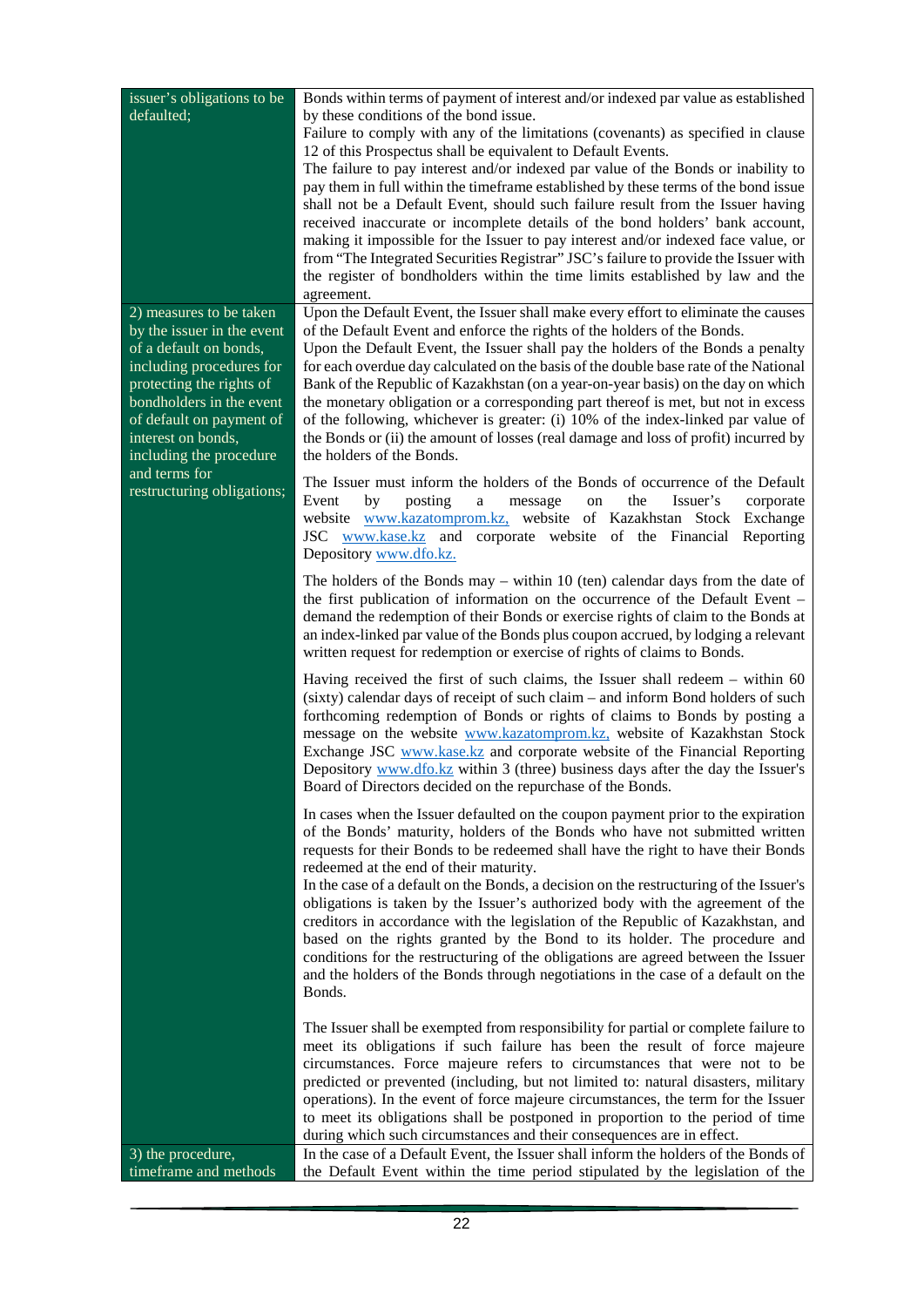| to be used by the issuer          | Republic of Kazakhstan for such kind of information by posting a message on the               |
|-----------------------------------|-----------------------------------------------------------------------------------------------|
| to communicate to the             | Issuer's corporate website (www.kazatomprom.kz) and on the website of                         |
| bondholders information           | Kazakhstan Stock Exchange JSC (www.kase.kz) in the manner established by the                  |
| about default                     | Issuer's internal corporate rules and internal requirements of Kazakhstan Stock               |
| occurrence, including             | Exchange JSC, as well as on the website of the Financial Reporting Depository                 |
| details of the scope of           | (www.dfo.kz) in the manner established by the legislation of the Republic of                  |
| unfulfilled obligations,          | Kazakhstan. The message should contain:                                                       |
| the reasons for the               | details of the default occurrence;                                                            |
| failure in obligations,           | the scope of the obligations that the Issuer has not discharged on the date of<br>$\bullet$   |
| listing the actions that          |                                                                                               |
|                                   | default;                                                                                      |
| bondholders may take to           | the reasons for the failure to fulfill obligations that led to the occurrence of<br>$\bullet$ |
| satisfy their claims, how         | the Default Event;                                                                            |
| bond holders may lodge            | $\bullet$<br>the list of the actions the holders of the Bonds can take to get their claims    |
| claims to the issuer and          | met, including the procedure and timelines for sending the claims to the Issuer;              |
| to persons jointly and            | measures that have been or will be taken by the Issuer to eliminate the                       |
| severally liable for the          | Default Event:                                                                                |
| issuer's obligations              | other information as the Issuer prefers.<br>$\bullet$                                         |
| where the issuer has              | The Issuer may not order another legal entity to disclose this information.                   |
| failed in its bond related        | There are no persons that are jointly liable for the Issuer's obligations where the           |
| obligations;                      | Issuer has failed to fulfill or has poorly fulfilled its obligations on the Bonds.            |
|                                   |                                                                                               |
|                                   | Information on the Issuer's business, financial standing, including current                   |
|                                   | operations and events that significantly affect the bond holders' interests shall be          |
|                                   | posted on the Issuer's corporate website (www.kazatomprom.kz) in the manner as                |
|                                   | established by the internal corporate rules of the Issuer, on the website of                  |
|                                   | Kazakhstan Stock Exchange JSC (www.kase.kz) and on the website of the                         |
|                                   | Financial Reporting Depository (www.dfo.kz) in the manner established by the                  |
|                                   | legislation of the Republic of Kazakhstan.                                                    |
| 4) date and number of             | There are no persons that are jointly liable for the Issuer's obligations where the           |
| the agreement with                | Issuer has failed to fulfill or has poorly fulfilled its obligations on the Bonds.            |
| persons sharing joint             |                                                                                               |
| liability for the issuer's        |                                                                                               |
| obligations for the cases         |                                                                                               |
| when the Issuer has               |                                                                                               |
| failed to fulfill or              |                                                                                               |
| improperly fulfilled the          |                                                                                               |
| obligations on bonds,             |                                                                                               |
| full corporate name of            |                                                                                               |
| these persons, as well as         |                                                                                               |
| the date of state                 |                                                                                               |
|                                   |                                                                                               |
|                                   |                                                                                               |
| registration thereof (if<br>any). |                                                                                               |

33. Projection of the Issuer's cash sources and cash flows required to pay interest and repay the principal for each period of interest payment to the point when the bonds are redeemed is provided in Annex 1 to the Bond Issue Prospectus.

34. Risks related to an acquisition of bonds offered by the issuer: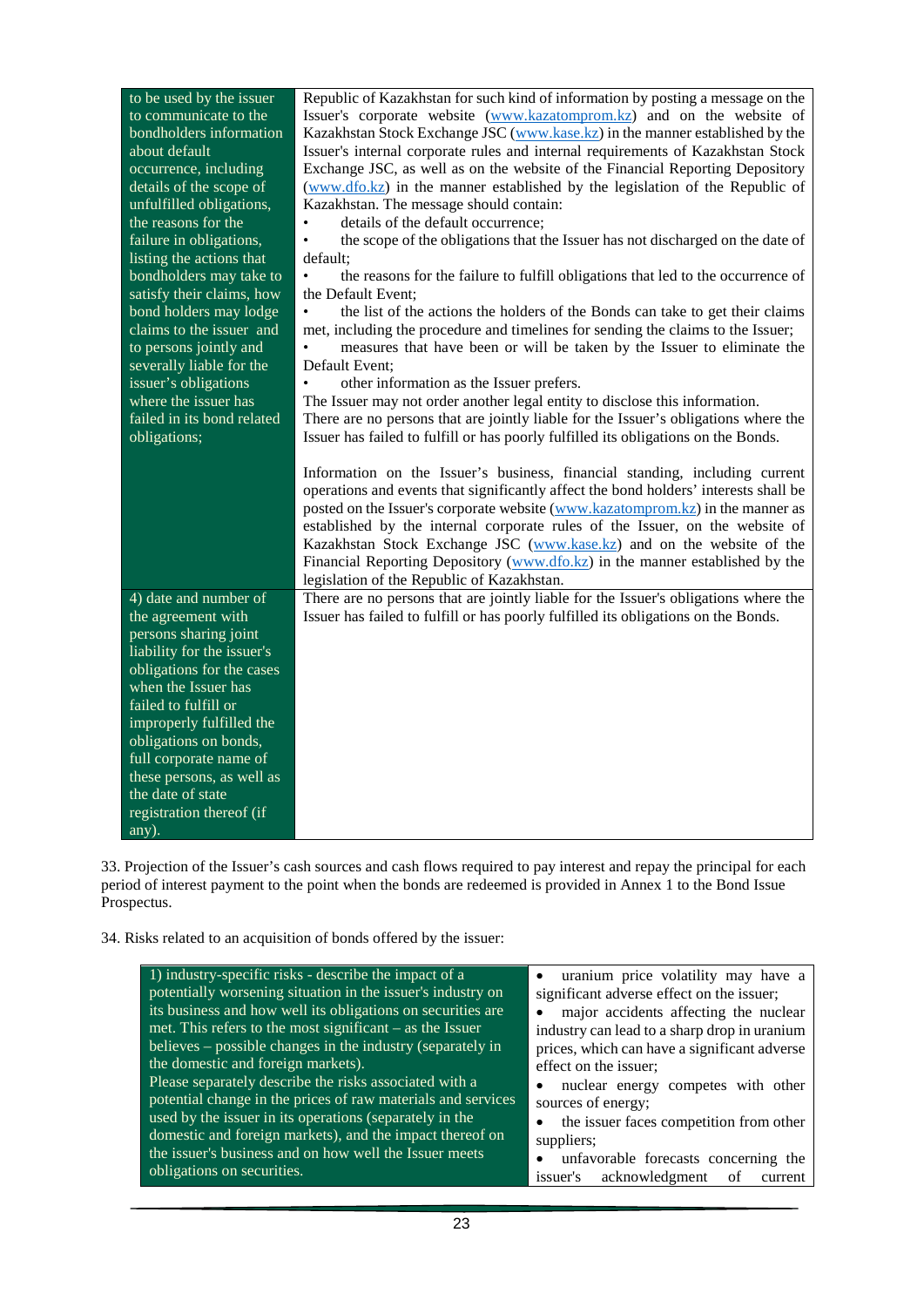| Please separately describe the risks associated with a                                                                      | uranium reserves and resources and/or                                                               |
|-----------------------------------------------------------------------------------------------------------------------------|-----------------------------------------------------------------------------------------------------|
| potential change in the prices of the issuer's products<br>and/or services (separately in the domestic and foreign          | discovery of new ones are possible.                                                                 |
| markets), and the impact thereof on the issuer's business                                                                   |                                                                                                     |
| and on how well the Issuer meets obligations on securities;                                                                 |                                                                                                     |
| 2) financial risks – describe the exposure of the issuer's                                                                  | fail<br>the<br>obtain<br>$\bullet$<br>issuer<br>may<br>to                                           |
| financial standing to the risks associated with adverse                                                                     | commercially viable financing or<br>any                                                             |
| changes in interest rates, foreign exchange rates, as well as                                                               | financing at all for its business, strategy                                                         |
| market prices for securities and derivative financial<br>instruments.                                                       | delivery, expansion of operations and local<br>infrastructure;                                      |
| Please separately describe the risks associated with the                                                                    | decrease in the issuer's revenues from                                                              |
| issuer's losses resulting from the issuer's failure to fully                                                                | sale of products.                                                                                   |
| meet its obligations as a consequence of imbalanced                                                                         |                                                                                                     |
| financial assets and financial obligations (as well as due to                                                               |                                                                                                     |
| financial obligations being met by one or more of the                                                                       |                                                                                                     |
| issuer's counterparties beyond due dates) and/or due to an<br>unforeseen need for the issuer to discharge its financial     |                                                                                                     |
| obligations all at the same time and as a matter of urgency.                                                                |                                                                                                     |
|                                                                                                                             |                                                                                                     |
| Please indicate which of the indicators of the issuer's                                                                     |                                                                                                     |
| financial statements are most susceptible to change                                                                         |                                                                                                     |
| resulting from the implications of financial risks, indicate<br>the likelihood of occurrence thereof and the nature of the  |                                                                                                     |
| changes in the statements;                                                                                                  |                                                                                                     |
| 3) legal risk – please describe a risk of the issuer incurring                                                              | failure by the issuer to comply with the                                                            |
| losses due to:                                                                                                              | terms or legislation relating to the Licenses                                                       |
| changes in the currency, tax, and customs legislation                                                                       | that the Group of Enterprises is entitled to.                                                       |
| of the Republic of Kazakhstan                                                                                               | failure to fulfill/delayed fulfillment of                                                           |
| licensing requirements for the issuer's business;<br>$\bullet$                                                              | procedures provided for by law.                                                                     |
| issuer's failure to meet the requirements of the civil<br>legislation of the Republic of Kazakhstan and the                 |                                                                                                     |
| contractual terms;                                                                                                          |                                                                                                     |
| legal flaws in the course of business (incorrect legal                                                                      |                                                                                                     |
| advice or errors in drafting of documents, including in                                                                     |                                                                                                     |
| considering disputes in courts);                                                                                            |                                                                                                     |
| 4) reputational risk $-$ please describe the risk of the issuer<br>incurring losses due to a decrease in the number of      | nuclear energy is prone to risk of public<br>$\bullet$<br>opinion;                                  |
| customers (counterparties) caused by negative perceptions                                                                   | $\bullet$<br>the issuer may lose the national                                                       |
| of the issuer's financial stability, financial position, quality                                                            | operator status;                                                                                    |
| of its product line (work/services) or the nature of its                                                                    |                                                                                                     |
| business in general;                                                                                                        |                                                                                                     |
| 5) strategic risk - describe the risk of the issuer incurring<br>losses due to mistakes (deficiencies) that are made in     | successful delivery of the issuer's<br>$\bullet$<br>strategy depends on the experience and          |
| making decisions that drive the issuer's business and                                                                       | expertise of the top management, as well as                                                         |
| development strategy (strategic management) and are                                                                         | on the ability to attract and retain                                                                |
| manifested through poor or no recognition of possible                                                                       | experienced and qualified personnel;                                                                |
| hazards that may threaten the issuer's business, incorrect or                                                               |                                                                                                     |
| poorly justified definition of promising areas of business in<br>which the issuer can secure an advantage over competitors, |                                                                                                     |
| the lack of, or incomplete provision of, requisite resources                                                                |                                                                                                     |
| (financial, physical, technical, human) and organizational                                                                  |                                                                                                     |
| measures (managerial decisions), which are expected to                                                                      |                                                                                                     |
| ensure the accomplishment of the strategic objectives of                                                                    |                                                                                                     |
| the issuer;<br>6) issuer's business associated risks - please describe risks                                                |                                                                                                     |
| that are unique to the issuer's business or associated with                                                                 | currently, the issuer depends on a small<br>$\bullet$<br>number of customers that buy a significant |
| the main financial and economic operations, including                                                                       | portion of the issuer's uranium, and this                                                           |
| risks associated with:                                                                                                      | concentration of customers may increase;                                                            |
| failure to extend the issuer's license for a certain type<br>$\bullet$                                                      | availability and cost of sulfuric acid<br>$\bullet$                                                 |
| of business or for use of assets that are limited (including                                                                | significantly affects the issuer's continuity                                                       |
| natural resources);                                                                                                         | and commercial viability;                                                                           |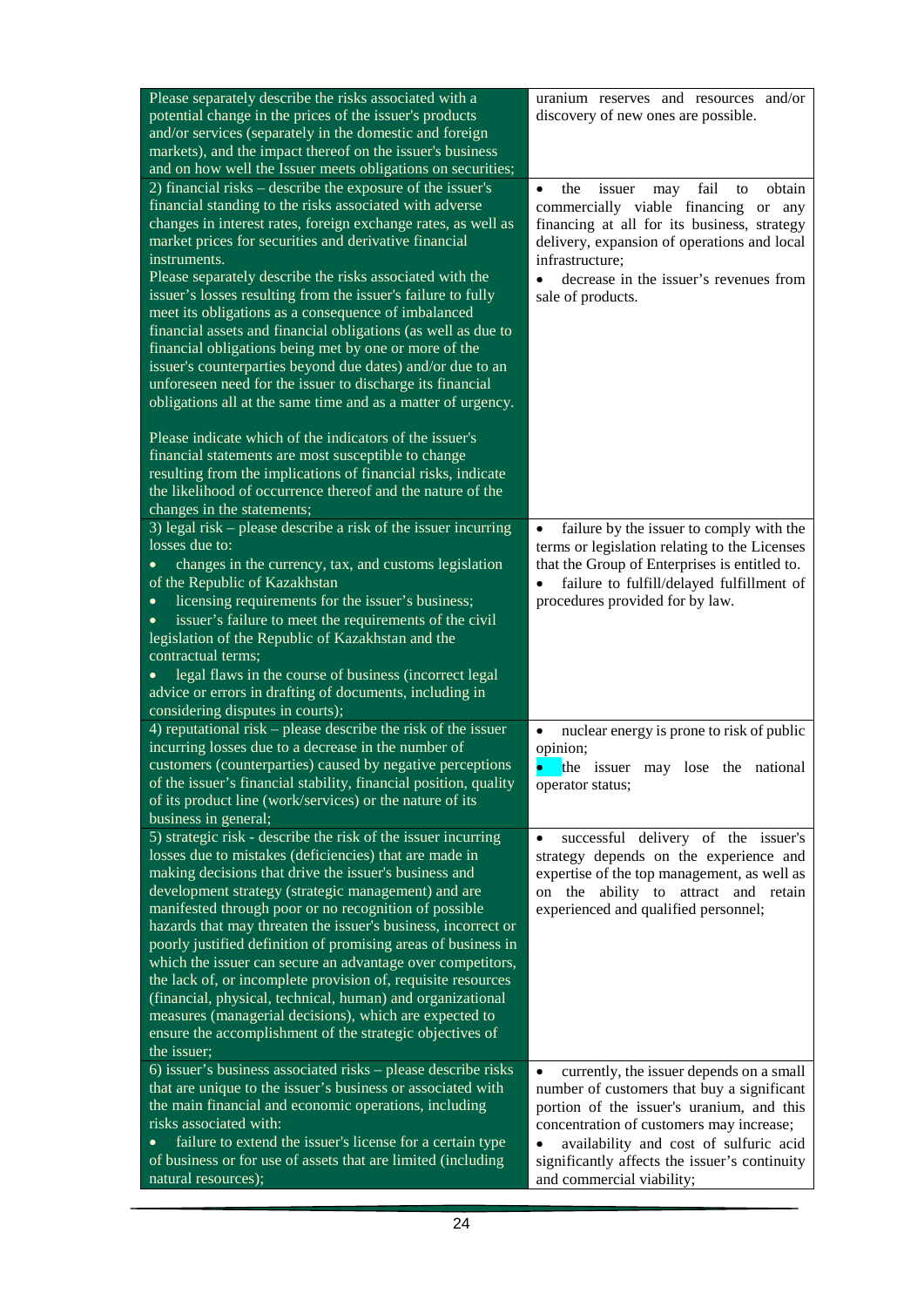| issuer's potential liability related to third parties'<br>debts, including the subsidiaries;<br>possibility of loss of consumers accounting for at least<br>10 (ten) percent of the total revenues from the sale of the<br>issuer's products (works/services);<br>7) country risk – please describe the risk of the issuer<br>incurring losses resulting from failure by foreign<br>counterparties (legal entities/individuals) to meet their<br>obligations due to economic, political, social changes, and<br>also because the currency of the monetary obligation may<br>not be available to the counterparty due to the legislation of<br>its country of residence (regardless of the financial<br>position of the counterparty itself); | a significant part of the uranium<br>reserves that the issuer expects from site<br>development belongs to jointly controlled<br>companies and affiliates and is prone to risk<br>of joint product development;<br>issuer's performance is subject to<br>$\bullet$<br>economic, political and legal changes in<br>China, India and Southeast Asia;<br>issuer is subject to changes in national<br>international<br>standards<br>and<br>for<br>environmental protection, operation, safety<br>and other rules;<br>the issuer may face difficulties using<br>the railways connecting Kazakhstan with<br>neighboring countries or other transport<br>infrastructure |
|----------------------------------------------------------------------------------------------------------------------------------------------------------------------------------------------------------------------------------------------------------------------------------------------------------------------------------------------------------------------------------------------------------------------------------------------------------------------------------------------------------------------------------------------------------------------------------------------------------------------------------------------------------------------------------------------------------------------------------------------|-----------------------------------------------------------------------------------------------------------------------------------------------------------------------------------------------------------------------------------------------------------------------------------------------------------------------------------------------------------------------------------------------------------------------------------------------------------------------------------------------------------------------------------------------------------------------------------------------------------------------------------------------------------------|
| 8) operational risk – please describe the risk of expenses<br>(losses) incurred due to shortcomings or mistakes made by<br>the issuer's employees during internal processes, improper<br>operation of information systems and technologies, as well<br>as due to external events.                                                                                                                                                                                                                                                                                                                                                                                                                                                            | Issuer's<br>uranium<br>extraction<br>and<br>transportation business<br>depends<br><sub>on</sub><br>operational risks, hazards and unforeseen<br>failures:                                                                                                                                                                                                                                                                                                                                                                                                                                                                                                       |

35. Industrial, banking, financial groups, holdings, concerns, associations, consortia which the issuer is a part of:

| 1) please indicate industrial, banking, financial<br>groups, holdings, concerns, associations,<br>consortia which the issuer has joined, as well<br>as the role, functions and term of participation<br>in these organizations;                                                               | The issuer is a member of the Samruk-Kazyna<br>Sovereign Wealth Fund JSC Group of Companies.<br>The issuer is a member of the following:<br>World Nuclear Association (WNA);<br>World Nuclear Fuel Cycle (WNFC);<br>$\bullet$<br>World Nuclear Fuel Market (WNFM);<br>٠<br>World Nuclear Transport Institute (WNTI);<br>$\bullet$<br>Nuclear Energy Institute (NEI);<br>$\bullet$<br>Nuclear Society of Kazakhstan Association;<br>$\bullet$<br>Tantalum Niobium International Study<br>$\bullet$<br>Center: |  |
|-----------------------------------------------------------------------------------------------------------------------------------------------------------------------------------------------------------------------------------------------------------------------------------------------|--------------------------------------------------------------------------------------------------------------------------------------------------------------------------------------------------------------------------------------------------------------------------------------------------------------------------------------------------------------------------------------------------------------------------------------------------------------------------------------------------------------|--|
| 2) where the results of the issuer's financial<br>and economic operations substantially depend<br>on other members of industrial, banking,<br>financial groups, holdings, concerns,<br>associations, consortia, please provide a<br>detailed description of the nature of this<br>dependence. | Taxpayers of Kazakhstan Association.<br>$\bullet$<br>The issuer is a member of the industrial associations:<br>Association of Mining and Metallurgic<br>$\bullet$<br>Enterprises (AMME);<br>KAZENERGY.<br>The issuer is not part of any banking, financial groups,<br>concerns and consortia.<br>N/A                                                                                                                                                                                                         |  |

36. If the issuer has subsidiaries and/or affiliates, please provide information for each such entity:

Information on subsidiaries and affiliates of NAC Kazatomprom JSC as of June 28, 2019 is provided in Annex No. 2 to this Prospectus.

37. Organizations in which the issuer owns ten or more percent of the authorized capital (with the exception of legal entities referred to in paragraph 35); information on each such organization: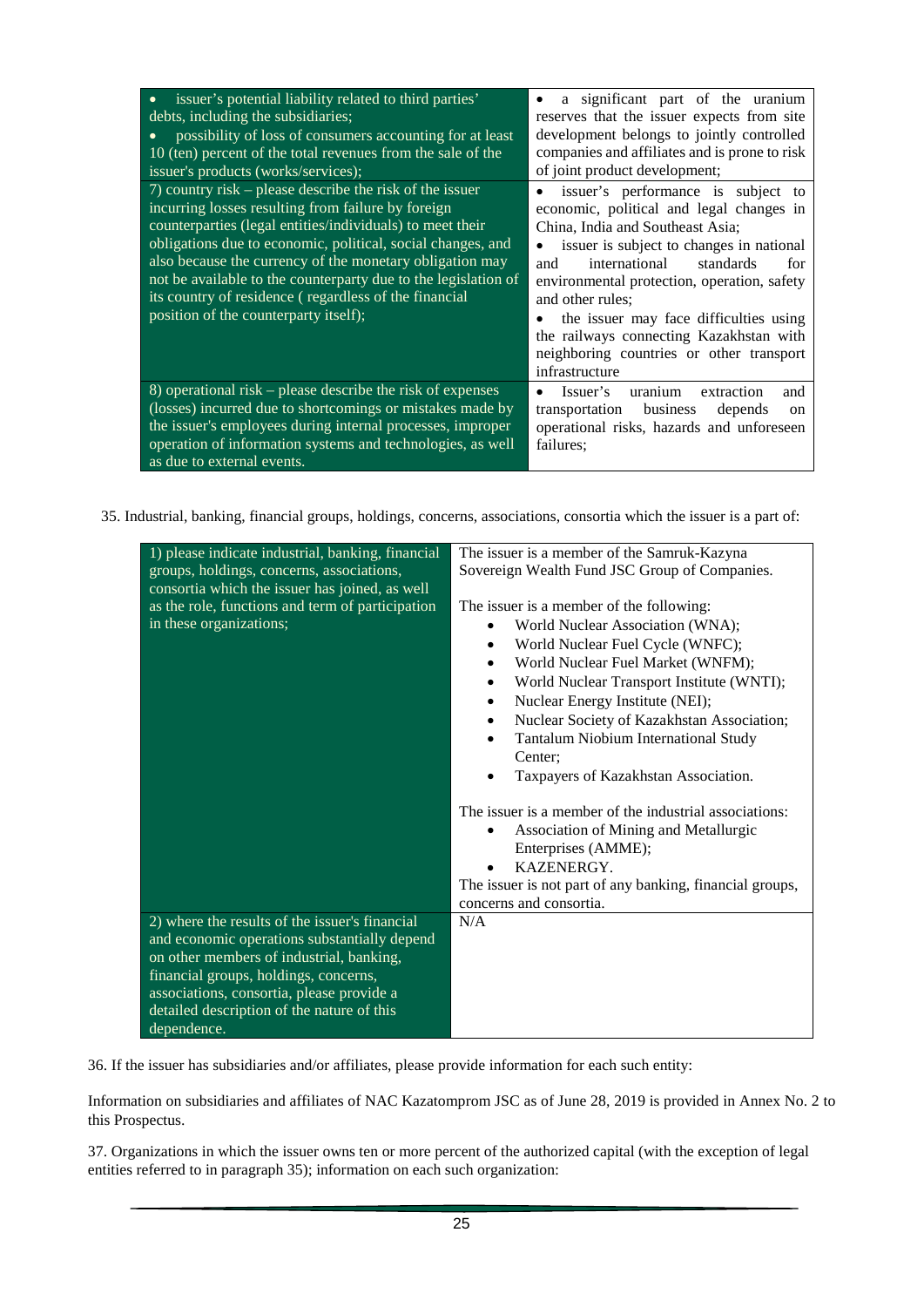Information on organizations in which the issuer owns ten or more percent of the authorized capital of NAC Kazatomprom JSC as of June 28, 2019 is provided in Annex No. 3 to this Prospectus.

38. Issuer's credit ratings:

| 1) where the issuer and/or issuer's securities are<br>assigned a credit rating (ratings), please indicate<br>the following for each of the assigned credit<br>ratings over the last three years, and if the issuer                                                                                            | Long-term<br>Kazatomprom JSC:                                                                          | issuer           | default              | rating                   | for      | <b>NAC</b> |
|---------------------------------------------------------------------------------------------------------------------------------------------------------------------------------------------------------------------------------------------------------------------------------------------------------------|--------------------------------------------------------------------------------------------------------|------------------|----------------------|--------------------------|----------|------------|
| has been in business for less than 3 (three) years,<br>please specify the following for each completed<br>reporting period:                                                                                                                                                                                   |                                                                                                        |                  | <b>Fitch Ratings</b> | <b>Investors Service</b> | Moody's  |            |
| whether securities or the issuer is being assigned<br>a credit rating;                                                                                                                                                                                                                                        | 2016                                                                                                   | BBB-,<br>outlook | Stable               | Baa3,<br>outlook         | Negative |            |
| the credit rating value on the date preceding the<br>date on which paperwork was submitted to the<br>authorized agency for bond issue (bond                                                                                                                                                                   | 2017                                                                                                   | BBB-,<br>outlook | Stable               | Baa3,<br>outlook         |          | Stable     |
| program) registration;<br>history of changes in the credit rating values                                                                                                                                                                                                                                      | 2018                                                                                                   | BBB-,<br>outlook | Stable               | Baa3,<br>outlook         |          | Stable     |
| over 3 (three) last reporting years preceding the<br>date on which paperwork was submitted to the<br>authorized agency for bond issue (bond                                                                                                                                                                   |                                                                                                        |                  |                      |                          |          |            |
| program) registration, and, if the issuer has been<br>in business for less than $3$ (three) last years – for<br>each completed reporting period preceding the<br>date on which paperwork was submitted to the<br>authorized agency for bond issue (bond<br>program) registration, and indicate the value of a | Moody's Investors Service Ltd<br>One Canada Square<br>Canary Wharf<br>London E14 5FA<br>United Kingdom |                  |                      |                          |          |            |
| credit rating and assignment (change) date;<br>full and abbreviated corporate name, location of<br>an entity that assigned the credit rating;<br>other information on the credit rating to be<br>indicated by the issuer at its sole discretion;                                                              | <b>Fitch Ratings Ltd</b><br>30 North Colonnade<br>London E14 5GN<br><b>Great Britain</b>               |                  |                      |                          |          |            |
| 2) where the credit rating is assigned to the<br>issuer's securities, please indicate additionally<br>the international securities identification number<br>(ISIN code) and the assignment date as well as<br>the rating agency to have assigned such credit<br>rating.                                       | As of the date of the prospectus, the issuer has no<br>outstanding securities with a credit rating.    |                  |                      |                          |          |            |

39. Details of the representative of the issuer's bond holders (for the issues of secured, infrastructure or mortgage bonds):

| 1) full and abbreviated names of bond holders'<br>representatives; | N/A |
|--------------------------------------------------------------------|-----|
| 2) location and contact phone numbers of bond                      |     |
| holders' representatives;                                          |     |
| 3) date and number of a contract between the                       |     |
| issuer and bond holders' representative;                           |     |

## 40. Issuer's paying agent (if any):

| 1) paying agent's full name;                      |     |
|---------------------------------------------------|-----|
| (2) location, contact phone numbers, banking      | N/A |
| details of the paying agent and all of its branch |     |
| offices that will pay income (bonds' par value)   |     |
| on securities;                                    |     |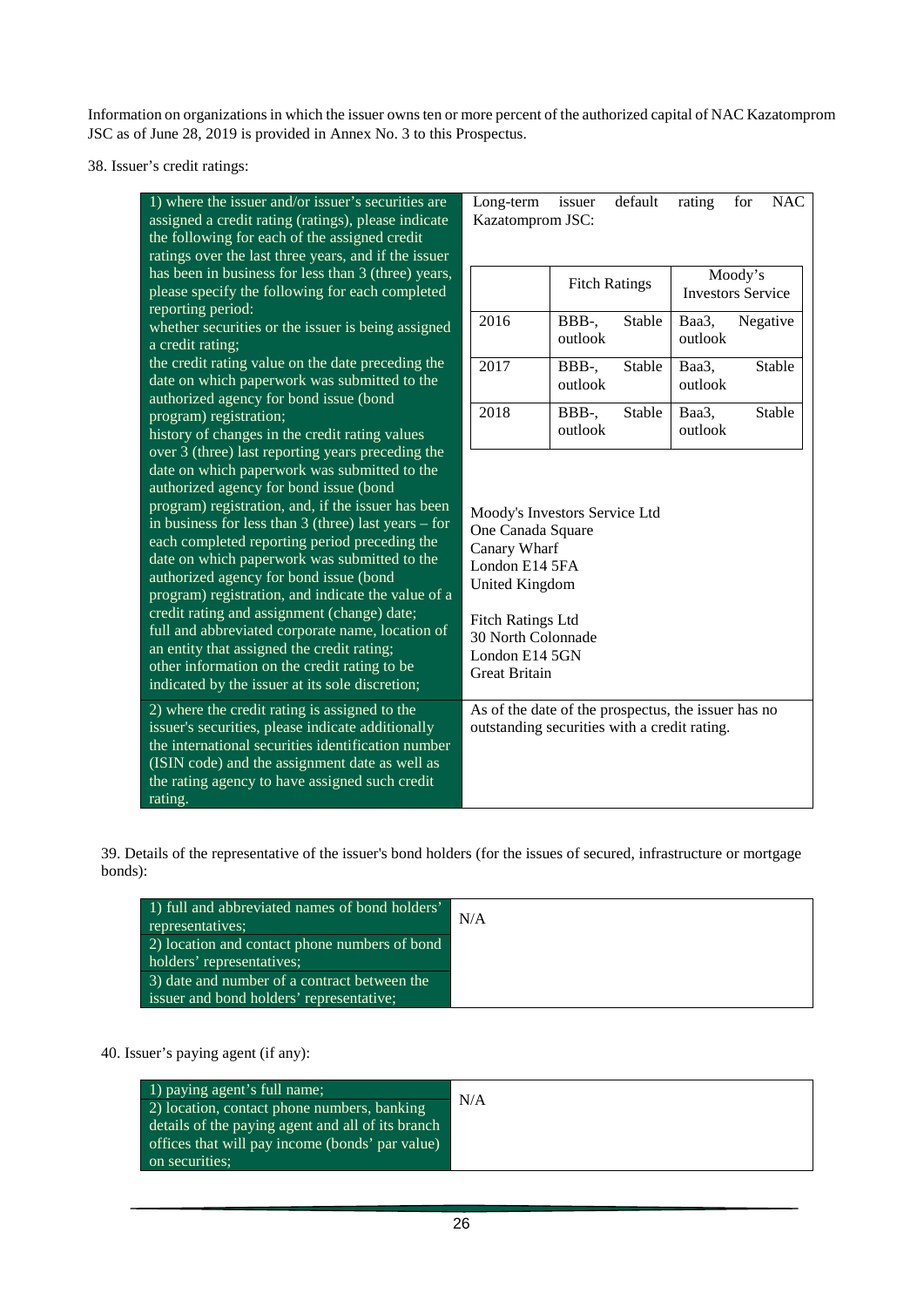| 3) date and number of a contract between the |  |
|----------------------------------------------|--|
| issuer and paying agent.                     |  |

41. Issuer's consultants (in cases where the Securities Market Law makes it obligatory to contract consultations on the inclusion of securities in the official list of the stock exchange):

| 1) full and abbreviated name of the person<br>offering advice on the inclusion of the issuer's<br>securities in the official list of the stock<br>exchange;                  | Joint-Stock Company Subsidiary Organization of the<br>Halyk Bank of Kazakhstan "Halyk Finance"    |
|------------------------------------------------------------------------------------------------------------------------------------------------------------------------------|---------------------------------------------------------------------------------------------------|
| 2) location, contact phone numbers of the<br>person offering advice on the inclusion of the<br>issuer's securities in the official list of the<br>stock exchange;            | Republic of Kazakhstan, A05A1B9, Almaty, 109 B<br>Abay Ave.<br>Tel.: +7 727 357 31 77 (ext: 3326) |
| 3) date and number of the issuer's contract<br>with the person offering advice on the<br>inclusion of the issuer's securities in the<br>official list of the stock exchange; | Contract No. 291/NAC-19 dated July 18, 2019                                                       |

Please indicate details of other consultants for the issuer in this clause if, in the issuer's opinion, such disclosure is necessary for making a decision on whether to purchase the issuer's securities.

#### 42. Issuer's auditor:

| $\left( 1 \right)$ full corporate name of the audit<br>organizations (last name, first name of the<br>auditor) that conduct/have conducted an audit<br>of the issuer's financial statements for the last<br>2 (two) completed financial years, and please<br>indicate their affiliation with the accredited<br>professional audit organizations; | PricewaterhouseCoopers LLP, Professional Audit<br>Organization "Chamber of Auditors of the Republic of<br>Kazakhstan" |
|--------------------------------------------------------------------------------------------------------------------------------------------------------------------------------------------------------------------------------------------------------------------------------------------------------------------------------------------------|-----------------------------------------------------------------------------------------------------------------------|
| 2) phone and fax numbers, email address (if                                                                                                                                                                                                                                                                                                      | Tel: +7 727 330 3200 Fax: +7 727 244 6868,                                                                            |
| available).                                                                                                                                                                                                                                                                                                                                      | www.pwc.kz                                                                                                            |

43. The issuer's affiliates not mentioned in clauses 19, 20, 21 and 22 of this annex, but which are – in accordance with the laws of the Republic of Kazakhstan "On Limited and Additional Liability Partnerships" dated April 22, 1998 and "On joint-stock companies" dated May 13, 2003 - the issuer's affiliates:

Information on affiliates of NAC Kazatomprom JSC as of June 28, 2019 is provided in Annex 4 to this Prospectus.

Information on affiliates of NAC Kazatomprom JSC as of June 28, 2019 that are legal entities in which the issuer owns 10 (ten) or more percent of shares or stakes in the authorized capital is provided in Annex 5 to this Prospectus.

Please indicate additionally the following for the issuer's affiliate that is a legal entity in which the issuer owns ten or more percent of the shares or stake of the authorized capital:

full corporate name, location and last and first name of the first head of such legal entity in which the issuer owns ten or more percent of the shares or stakes of the authorized capital;

percentage ratio of shares or stakes in the authorized capital owned by the issuer to the total number of shares or stakes in the authorized capital of such legal entity;

the main businesses of a legal entity in which the issuer owns ten or more percent of the shares or stakes of the authorized capital;

the date on which the issuer began to own ten or more percent of shares or stakes in the authorized capital of this legal entity;

if a legal entity has been set up as a limited liability partnership, please indicate details of the other participants owning ten or more percent of the shares in the authorized capital of such legal entity, and indicate the share of participation: if an individual – last name and first name;

if a legal entity - full corporate name, location.